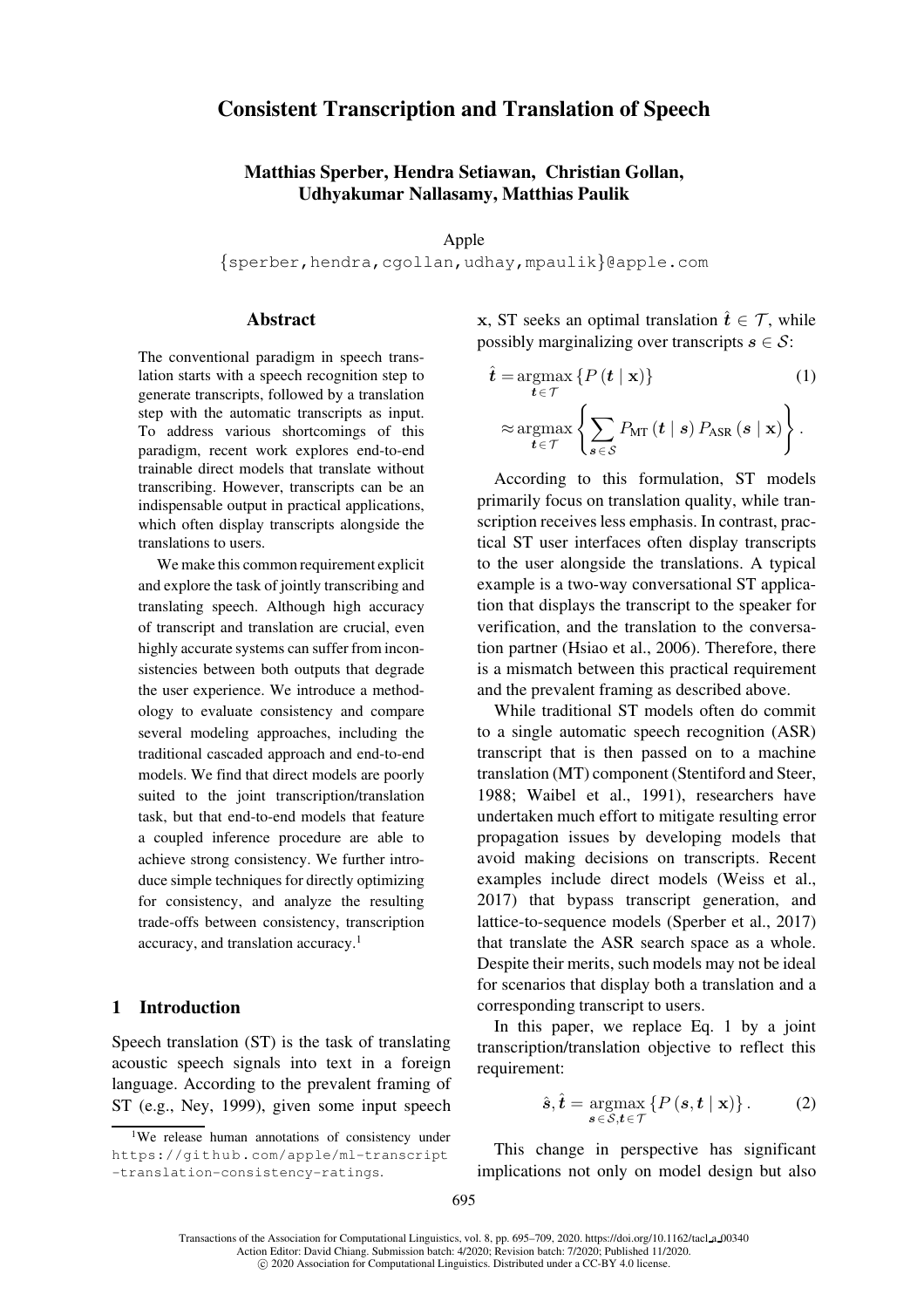| Transcr. | And I could sort of <b>replay</b> some stuff |
|----------|----------------------------------------------|
|          | that I was looking at earlier today.         |

|         | I could                                 | anv | things replace |
|---------|-----------------------------------------|-----|----------------|
| Transl. | Ich konnte irgendwelche Dinge ersetzen, |     |                |
|         | that I today earlier viewed             |     |                |
|         | die ich heute vorhin schaute.           |     |                |

<span id="page-1-0"></span>Figure 1: Example of lexical inconsistencies we encountered when generating transcript and translation independently. Although the transcript correctly contains *replay*, the German translation (mistakenly) chooses *ersetzen* (English: *replace*). The inconsistency is explained by the acoustic similarity between *replay* and *replace*, which is not obvious to a monolingual user.

| Transcr.              | <b>Bill Gross</b> has several companies,<br>including one called <b>eSolar</b> that has<br>some great solar thermal technologies.   |
|-----------------------|-------------------------------------------------------------------------------------------------------------------------------------|
| Transl.1<br>(gold)    | <b>Bill Gross</b> hat mehrere Firmen, unter<br>anderem eine namens <b>eSolar</b> die<br>großartige Solarthermaltechnologien<br>hat. |
| Transl.2<br>(incons.) | <b>Bill Gross</b> hat mehrere Firmen, eine<br>nennt sich "Easolare", die großartige<br>Solarwärme-Technologie hat.                  |

<span id="page-1-1"></span>Figure 2: Illustration of surface-level consistency between English transcript and German translation. Only translation 1 spells both named entities (*Bill Gross* and *eSolar*) consistently, and the German translation *Solarthermaltechnologie* (translation 1) is preferred over *Solarwärme-Technologie* (translation 2), by itself a correct choice but less similar on the surface level.

on evaluation. First, besides translation accuracy, transcription accuracy becomes relevant and equally important. Second, the issue of *consistency* between transcript and translation becomes essential. For example, let us consider a naive approach of transcribing and translating with two completely independent, potentially erroneous models. These independent models would expectedly produce inconsistencies, including inconsistent lexical choice caused by acoustic or linguistic ambiguity [\(Figure 1\)](#page-1-0), and inconsistent spelling of named entities [\(Figure 2\)](#page-1-1). Even if output quality is high on average, such inconsistencies may considerably degrade the user experience.

Our contributions are threefold: First, we introduce the notion of consistency between transcripts and translations and propose methods to assess consistency quantitatively. Second, we survey and extend existing models, and develop novel training and inference schemes, under the hypothesis that both joint model training and a coupled inference procedure are desirable for our goal of accurate and consistent models. Third, we provide a comprehensive analysis, comparing accuracy and consistency for a wide variety of model types across several language pairs to determine the most suitable models for our task and analyze potential trade-offs.

# <span id="page-1-3"></span>2 Evaluation Beyond Accuracy—The Need for Consistency

To better understand the desiderata of models that perform transcription *and* translation, it is helpful to discuss how one should evaluate such models. A first step is to evaluate transcription accuracy and translation accuracy in isolation. For this purpose, we can use well-established evaluation metrics such as word error rate (WER) for transcripts and BLEU [\(Papineni et al., 2002](#page-13-2)) for translations. When considering scenarios in which both transcript and translation are displayed, *consistency* is an essential additional requirement.[2](#page-1-2) Let us first clarify what we mean by this term.

Definition: Consistency between transcript and translation is achieved if both are semantically equivalent, with a preference for a faithful translation approach [\(Newmark](#page-13-3), [1988](#page-13-3)), meaning that stylistic, lexical, and grammatical characteristics should be transferred whenever fluency is not compromised. Importantly, consistency measures are defined over the space of both well-formed and erroneous sentence pairs. In the case of ungrammatical sentence pairs, consistency may be achieved by adhering to a literal or word-for-word translation strategy.

Consistency is only loosely related to accuracy, and can even be in opposition in some cases. For instance, when a translation error cannot be avoided, consistency is improved at the cost of transcription accuracy by placing the backtranslated error in the transcript. Because accuracy and error metrics assess transcript or translation quality in isolation, these metrics cannot capture phenomena that involve the interplay between transcript and translation.

<span id="page-1-2"></span><sup>2</sup>Other important ST use cases do not show both transcripts at the same time, such as multilingual movie subtitling. For such cases, consistency may be less critical.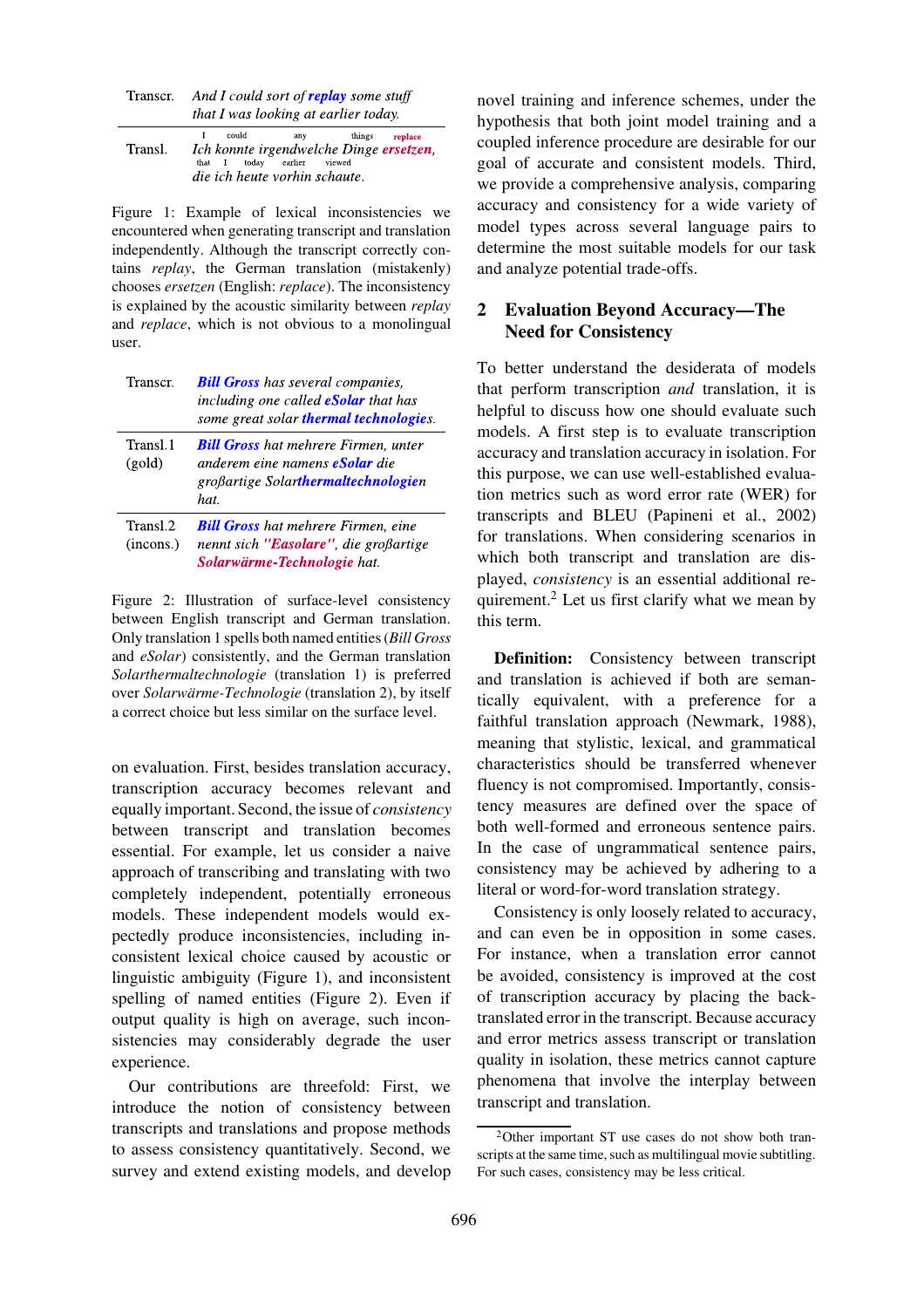### <span id="page-2-0"></span>2.1 Motivational Use Cases

Although ultimately user studies must assess to what extent consistency improves user satisfaction, our intention in this paper is to provide a universally useful notion of consistency that does not depend too much on specific use cases. Nevertheless, our definition may be most convincing when put in the context of specific example use cases.

Lecture Use Case. Here, a person follows a presentation or lecture-like event, presented in a foreign language, by reading transcript and translation on a screen (Fügen, 2008). This person may have partial knowledge of the source language, but knows only the target language sufficiently well. She, therefore, pays attention mainly to the translation outputs, but may occasionally consult the transcription output in cases where the translation seems wrong. In this case, quick orientation can be critical, and inconsistencies would cause distraction and undermine trust and perceived transparency of the transcription/ translation service.

Dialog Use Case. Next, consider the scenario of a dialog between two people who speak different languages. One person, the speaker, attempts to convey a message to the recipient, relying on an ST service that displays a transcript and a translation. Here, the transcript is shown to the speaker, who speaks only the source language, for purposes of verification and possibly correction. The translation is shown to the recipient, who only understands the target language, to convey the message [\(Hsiao et al.](#page-13-1), [2006\)](#page-13-1). We can expect that if transcript and translation are error-free, then the message is conveyed smoothly. However, when the transcript or translation contains errors, miscommunication occurs. To efficiently recover from such miscommunication, both parties should agree on the nature and details of the mistaken content. In other words, occurring errors are preferred to be consistent between transcript and translation.

### <span id="page-2-1"></span>3 Estimating Consistency

Having argued for consistency as a desirable property, we now wish to empirically quantify the level of consistency between a particular model's transcripts and translations. To our knowledge,

consistency has not been addressed in the context of ST before, perhaps because traditional cascaded models have not been observed to suffer from inconsistencies in the outputs. Therefore, we propose several metrics for estimating transcript/translation consistency in this section. In §[7.3,](#page-9-0) we demonstrate strong agreement of these metrics with human ratings of consistency.

### <span id="page-2-3"></span>3.1 Lexical Consistency

Our first metric focuses on semantic equivalency in general, and consistent lexical choice in particular, as illustrated in [Figure 1.](#page-1-0) To this end, we use a simple lexical coverage model based on word-level translation probabilities. This approach might also capture some aspects of grammatical consistency by rewarding the use of comparable function words. We sum negative translation log-probabilities for each utterance:  $t_{\boldsymbol{t}\rightarrow\boldsymbol{s}}{=}-\sum_{t_j\in\boldsymbol{t}}\max_{s_i\in\boldsymbol{s}}\log p\left(t_j\mid s_i\right)$ . We then normalize across the test corpus  $C$ and average over both translation directions: 1  $\frac{1}{2} \left( \frac{1}{n} \sum_{(\bm{s},\bm{t}) \in \mathcal{C}} t_{\bm{t} \to \bm{s}} + \frac{1}{m} \sum_{(\bm{s},\bm{t}) \in \mathcal{C}} t_{\bm{s} \to \bm{t}} \right)$ , where  $n$ and  $m$  denote the number of translated and transcribed words in the corpus, respectively. In practice, we use fast\_align [\(Dyer et al., 2013](#page-12-1)) to estimate probability tables from our training data. When a word has no translation probability assigned, including out-of-vocabulary cases, we use a simple smoothing method by assigning the lowest score found in the lexicon.

Although it may seem tempting to use a more elaborate translation model such as an encoder-decoder model, we deliberately choose this simple lexical approach. The main reason is that we need to estimate consistency for potentially erroneous transcript/translation pairs. In such cases, we found severe robustness issues when computing translation scores using a full-fledged encoder-decoder model.

#### <span id="page-2-2"></span>3.2 Surface Form Consistency

Our consistency definition mentions a preference for a stylistic similarity between transcript and translation. One way of assessing stylistic aspects is to compare transcripts and translations at the *surface level*. This is most sensible when the source and target language are related, and could help capture phenomena such as consistent spelling of named entities, or translations using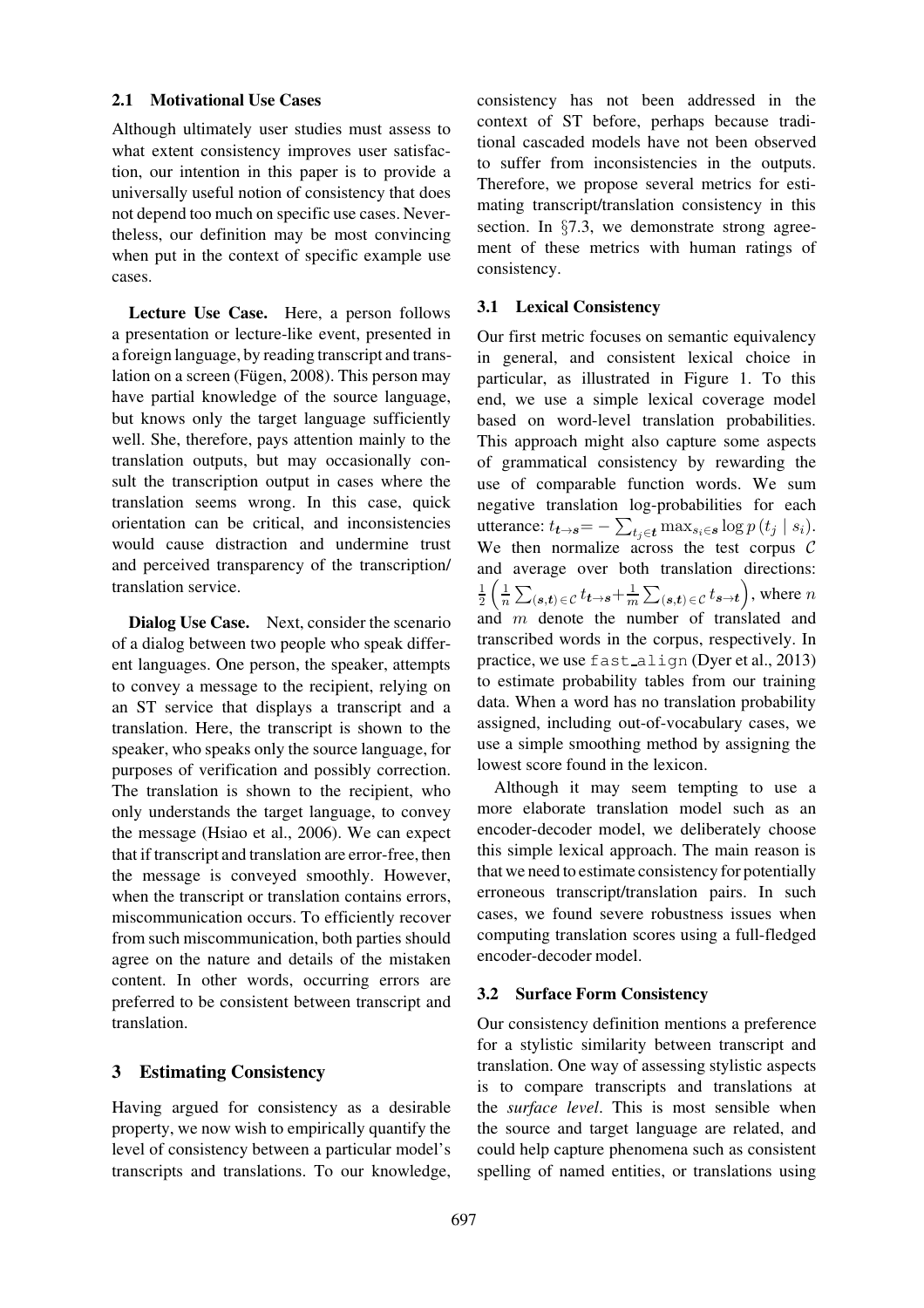words with similar surface form as found in the transcript. [Figure 2](#page-1-1) provides an illustration.

We propose to assess surface form consistency through substring overlap. Our notion of substring overlap follows CharCut, which was proposed as a metric for reference-based MT evaluation [\(Lardilleux and Lepage, 2017](#page-13-4)). Following Eq. [2](#page-0-2) of that paper, we determine substring insertions, deletions, and shifts in the translation, when compared with the transcript, and compute  $1 - \frac{\text{deletions} + \text{insertions} + \text{shifts}}{\text{let} + \text{let}}$ . Counts are aggregated  $|\bm{s}|{+}|\bm{t}$ and normalized at corpus level. To avoid spurious matches, we match only substrings of at least length  $n$  (here: 5), compare in casesensitive fashion, and deactivate CharCut's special treatment of longest common prefixes/suffixes.

We note that surface form consistency is less suited to language pairs that use different alphabets, and leave it to future work to explore alternatives, such as the assessment of cross-lingual phonetic similarity in such cases.

# <span id="page-3-1"></span>3.3 Correlation of Transcription/Translation Error

This third metric bases consistency on wellestablished accuracy metrics or error metrics. We posit that a necessary (though not sufficient) condition for consistency is that the accuracy of the transcript should be correlated with the accuracy of the translation, where both are measured against some respective gold standard. We therefore propose to assess consistency through computing statistical correlation between utterance-level error metrics for transcript and translation.

Specifically, for a test corpus of size  $N$ , we compute Kendall's  $\tau$  coefficient across utterancelevel error metrics. On the transcript side, we use utterance-level WER as the error metric. Because BLEU is a poor utterance-level metric, we make use of CharCut on the translation side, which has been shown to correlate well with human judgment at utterance level [\(Lardilleux and Lepage, 2017\)](#page-13-4). Formally, we compute:

$$
kendall_{\tau}\left(WER_{1:N}^{clipped},CharCut_{1:N}\right). (3)
$$

Because CharCut is clipped above 1, we also apply clipping to utterance-level WER for stability.

| S         | Ť    | Result                          |
|-----------|------|---------------------------------|
| Good Good |      | Immediate success               |
| Bad       | Bad  | Speaker rephrases               |
| Bad       | Good | Speaker rephrases unnecessarily |
| Good      | Rad  | Resolve now or in later turn    |

<span id="page-3-0"></span>Figure 3: Dialog use case. Whenever the transcript *or* the translation has errors, additional effort is needed.

## <span id="page-3-2"></span>3.4 Combined Metric for Dialog Task

The previous metrics estimate consistency in a fashion that is complementary to accuracy, such that it is possible to achieve good consistency despite poor accuracy. This allows trading off accuracy against consistency, depending on specific task requirements. Here, we explore a particular instance of such a task-specific trade-off that arises naturally through the formulation of a communication model. We consider a dialog situation  $(\S 2.1)$  $(\S 2.1)$ , and assume that communication will be successful if and only if both transcript and translation do not contain significant deviations from some reference, as motivated in [Figure 3.](#page-3-0) Conceptually, the main difference to §[3.3](#page-3-1) is that here we penalize, rather than reward, the *bad/bad* situation [\(Figure 3\)](#page-3-0). To estimate the probability of some generated transcript and translation allowing successful communication, given reference transcript and translation, we thus require that both the transcript and the translation are sufficiently accurate. For utterance with index  $k$ :

$$
P(\text{succ}_k | \text{ref}) = P(s_k \text{ ok} \cap t_k \text{ ok} | \text{ref})
$$
  
= 
$$
P(s_k \text{ ok} | \text{ref}) \times P(t_k \text{ ok} | s_k, \text{ref})
$$
 (4)  

$$
\approx P(s_k \text{ ok} | \text{ref}) \times P(t_k \text{ ok} | \text{ref})
$$

We then use utterance-level accuracy metrics as a proxy, computing accuracy  $(s_k) = 1-$ WER<sup>clipped</sup>, accuracy  $(t_k) = 1 - \text{CharCut}_k$ . For a test corpus of size  $N$  we compute corpus-level scores as  $\frac{1}{N} \sum_{1 \leq k \leq N} P(\text{succ}_k)$ .

# 4 Models for Transcription and Translation

We now turn to discuss model candidates for consistent transcription and translation of speech [\(Figures 4–](#page-4-0)[5\)](#page-4-1). We hypothesize that there are two desirable model characteristics in our scenario. First, motivated by Eq. [2,](#page-0-2) models may achieve better consistency by performing joint inference, in the sense that no independence assumption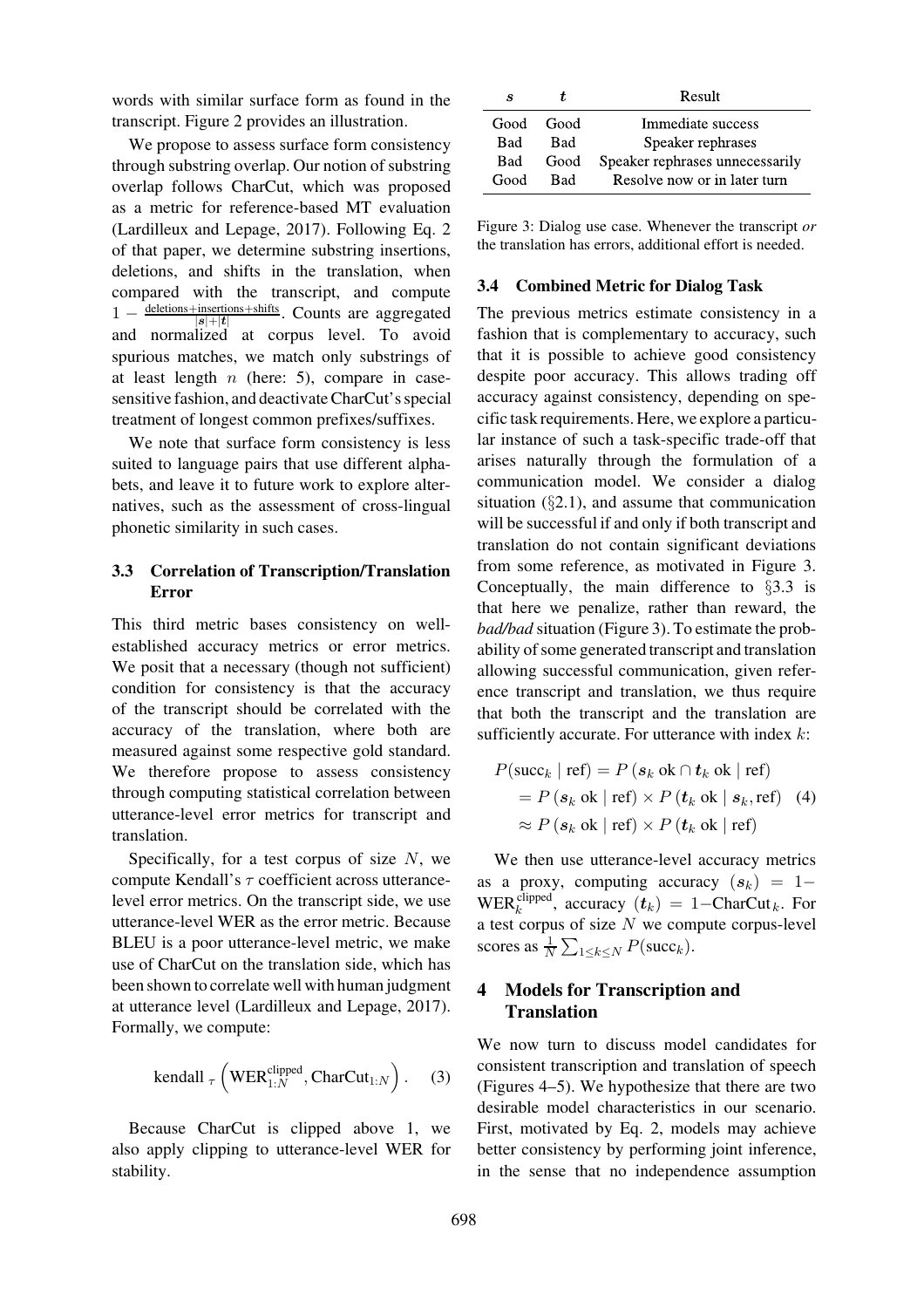

<span id="page-4-0"></span>Figure 4: Cascaded and direct model types.



<span id="page-4-1"></span>Figure 5: Joint models, featuring both coupled inference and end-to-end training.

between transcript and translation are made. We call this characteristic *coupled inference*. Second, shared representations through *end-to-end* (or joint) training may be of advantage in our scenario. We introduce several model variants, and also discuss whether they match these characteristics.

### 4.1 Model Basics

For a fair comparison, we keep the underlying architectural details as similar as possible across compared model types. All models are based on the attentional encoder-decoder framework [\(Bahdanau et al., 2015](#page-12-2)). For audio encoders, we roughly follow [Chiu et al. \(2018](#page-12-3))'s multilayer bidirectional LSTM model, which encodes log-Mel speech features that are stacked and downsampled by a factor of 3 before being consumed by the encoder. When a model requires a text encoder (§[4.2\)](#page-4-2), we utilize residual connections and feed-forward blocks similar to [Vaswani et al.](#page-14-4) [\(2017\)](#page-14-4), although for simplicity we use LSTMs [\(Hochreiter and Schmidhuber](#page-13-5), [1997](#page-13-5)) rather than self-attention in all encoder (and decoder) components. Similarly, decoder components use residual blocks of (unidirectional) LSTMs and feedforward components [\(Domhan](#page-12-4), [2018\)](#page-12-4).

For ease of reference, we use  $enc(\cdot)$  to refer to the encoder component that transforms speech inputs (or embedded text inputs) into a hidden encoder representations,  $dec(\cdot)$  to refer to the attentional decoder component that produces hidden decoder states auto-regressively, and  $SoftmaxOut(\cdot)$  to refer to the output softmax layer that models discrete output token probabilities. We will subscript components with the parameter sets  $\pi$ ,  $\phi$  to indicate cases in which model components are separately parametrized.

#### <span id="page-4-2"></span>4.2 Cascaded Model (CASC)

The cascaded model [\(Figure 4a\)](#page-4-0) represents ST's traditional approach of using separately trained ASR and MT models [\(Stentiford and Steer,](#page-14-0) [1988](#page-14-0); [Waibel et al., 1991\)](#page-14-1). Here, we use modern sequence-to-sequence ASR and MT components. CASC runs a speech input  $x_{1:l}$  through an ASR model

<span id="page-4-3"></span>
$$
\mathbf{g}_{1:l} = \text{enc}_{\phi}(\mathbf{x}_{1:l})
$$

$$
\mathbf{u}_{i} = \text{dec}_{\phi}(\mathbf{u}_{
$$
P(s_{i} | s_{
$$
$$

decodes the best hypothesis transcript  $\hat{s}$ , and then applies a separate MT model

$$
\mathbf{h}_{1:l} = \text{enc}_{\boldsymbol{\pi}}(\hat{s})
$$

$$
\mathbf{v}_{i} = \text{dec}_{\boldsymbol{\pi}}(\mathbf{v}_{(6)
$$
P(t_{i} | \mathbf{t}_{
$$
$$

to generate a translation.

With respect to the two desirable characteristics of a consistent model, notice that CASC uses a coupled inference procedure, in the sense that no strong independence assumptions are made between transcript and translation. CASC may therefore be a good candidate for consistent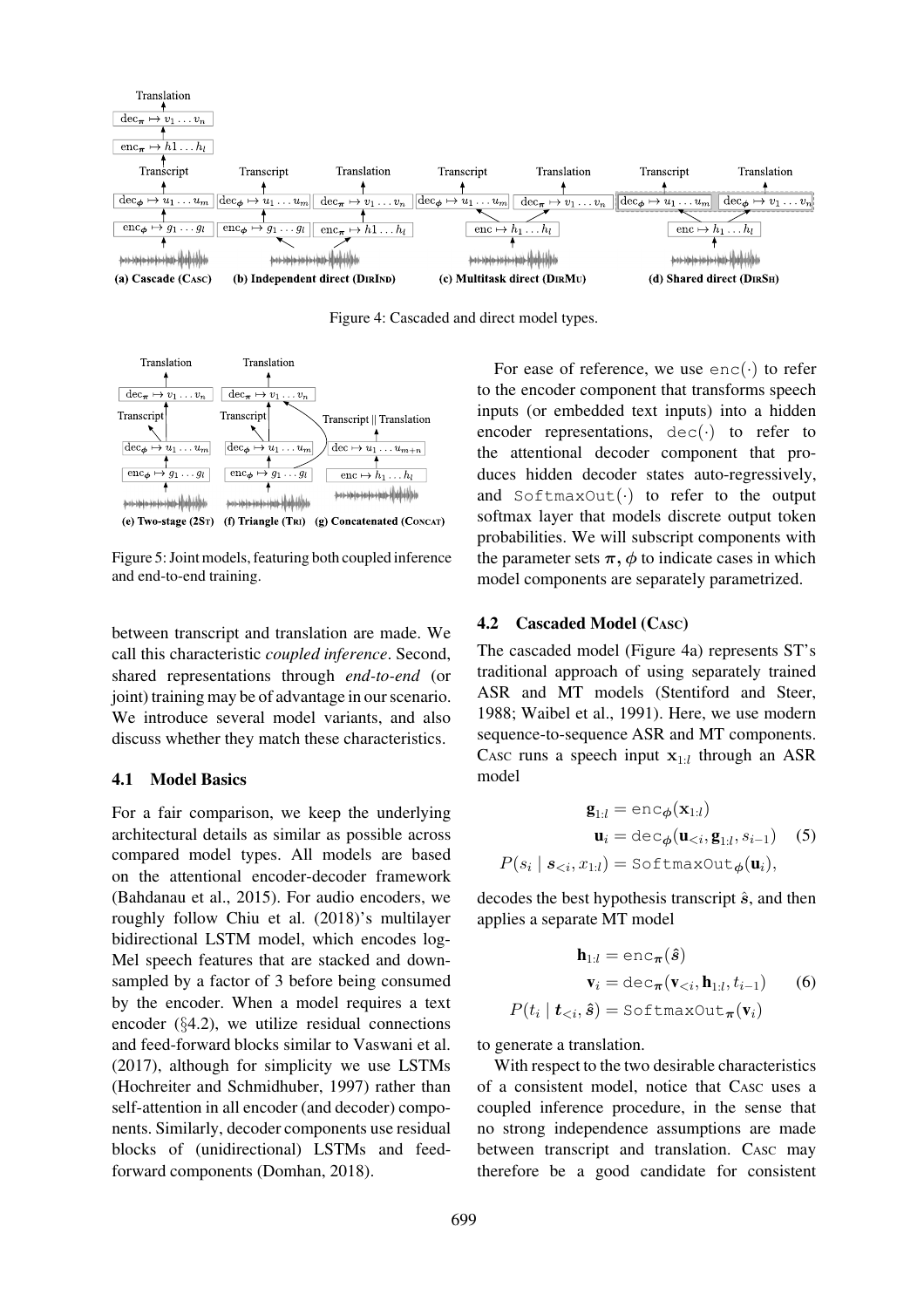speech transcription/translation. However, it is less straightforward to apply end-to-end training to cascaded models.

# 4.3 Direct Models

To improve over the cascaded approach, recent work has focused on end-to-end trainable models, with direct ST models being the most prototypical end-to-end model. In the following, we describe straightforward ways of extending direct models in order to apply them to our joint transcription/translation task. Note that these direct models [\(Figure 4b–d\)](#page-4-0) generate transcripts and translations independently at inference time. In other words, these models do not support coupled inference, which may degrade consistency between transcript and translation.

It is worth discussing how our consistent transcription/translation scenario relates to the issue of error propagation, an important issue in ST in which translations are degraded due to poor transcription decisions. Prior research on direct ST models has often been motivated by the observation that direct ST models elegantly avoid the error propagation problem. However, note that by shifting perspective to the joint transcription/ translation goal, error propagation loses much of its relevance. First, error propagation is usually used to describe the negative effect of intermediate decisions, but here transcripts no longer function as intermediates. Second, strategies to mitigate error propagation often seek to make translations *less* influenced by transcription decisions. This is in conflict with our goal of achieving consistency between transcript and translation, which calls for precisely the opposite: Transcription and translation decisions *should* strongly depend on each other.

# <span id="page-5-3"></span>4.3.1 Independent Direct Model (DIRIND)

A simple way of using direct modeling strategies for our purposes is to use two independent direct models, one for transcription, one for translation [\(Figure 4b\)](#page-4-0). Specifically, we compute

<span id="page-5-0"></span>
$$
\mathbf{g}_{1:l} = \text{enc}_{\phi}(\mathbf{x}_{1:l})
$$
\n
$$
\mathbf{u}_{i} = \text{dec}_{\phi}(\mathbf{u}_{\n
$$
P(s_{i} | s_{\n
$$
\mathbf{h}_{1:l} = \text{enc}_{\pi}(\mathbf{x}_{1:l})
$$
\n
$$
\mathbf{v}_{i} = \text{dec}_{\pi}(\mathbf{v}_{\n
$$
P(t_{i} | t_{\n(7)
$$
$$
$$
$$

We are not aware of prior work using independent models for transcription and translation. We include this model as a contrastive baseline for the subsequent two models.

# <span id="page-5-4"></span>4.3.2 Multitask Direct Model (DIRMU)

A major weakness of DIRIND is that transcription and translation models are trained separately. A better solution is to follow [Weiss et al. \(2017](#page-14-2))'s approach and sharing the speech encoder between transcription and translation models while making use of multitask training. Compared with Eq. [7,](#page-5-0) enc<sub>φ</sub> and enc<sub>π</sub> would be collapsed into a shared encoder [\(Figure 4c\)](#page-4-0). Note that originally, Weiss et al. [\(2017](#page-14-2)) and follow-up works use the transcript decoder only to aid training and exploit additional data for ASR as a related task in multitask learning. However, it is straight-forward to utilize the transcript decoder during inference for our purposes.

# <span id="page-5-5"></span>4.3.3 Shared Direct Model (DIRSH)

We can also take the amount of sharing to the extreme by sharing all weights, not just encoder weights. Increasing the number of shared parameters may positively impact transcription/ translation consistency. We are not aware of prior work using this model variant for performing speech translation. Compared with Eq. [7,](#page-5-0) both  $enc_{\phi}/enc_{\pi}$  and dec<sub> $\phi$ </sub>/dec<sub>π</sub> are collapsed into a shared encoder and a shared decoder [\(Figure 4d\)](#page-4-0).

# <span id="page-5-2"></span>4.4 Joint Models

We previously discussed C<sub>ASC</sub> as a model that features coupled inference but does not support end-to-end training. We also discussed several direct models, some of which support end-to-end training, but none of which follow a coupled inference procedure. This section introduces joint models that support both end-to-end training and coupled inference.[3](#page-5-1)

# <span id="page-5-6"></span>4.4.1 Two-Stage Model (2ST)

The two-stage model [\(Kano et al.](#page-13-6), [2017\)](#page-13-6) is conceptually close to the cascaded approach but is end-to-end trainable because continuous transcript

<span id="page-5-1"></span> $3$ It is worth noting that the models discussed in  $\S 4.4$  $\S 4.4$  match our joint optimization goal exactly:  $P(t|s, x)P(s|x) =$  $P(t, s|x)$ . This is in contrast to CASC, which assumes conditional independence between translation and input speech, given the transcript. However, we do not expect this to be of major importance for purposes of generating consistent transcripts and translations.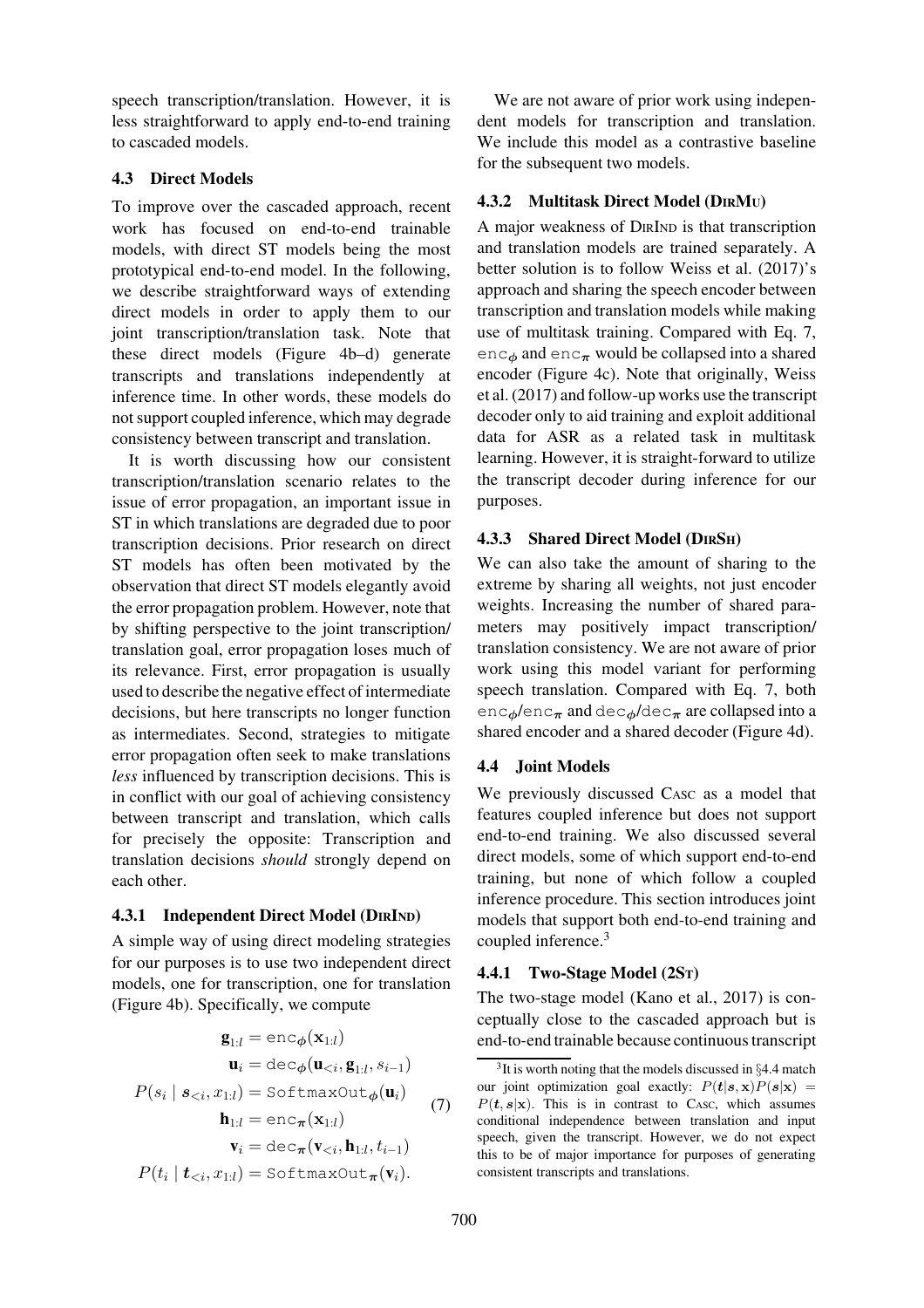decoder states are passed on to the translation stage. Following [Sperber et al. \(2019](#page-14-5))'s formulation, we re-use Eq.  $(5)$  to model a transcript s and hidden decoder states  $\mathbf{u}_1^m$ , and then compute

$$
\mathbf{v}_{i} = \text{dec}_{\boldsymbol{\pi}}(\mathbf{v}_{  

$$
P(t_{i} | \mathbf{t}_{ (8)
$$
$$

Beam search is applied to decode transcripts, as well as the corresponding hidden decoder states  $\mathbf{u}_{1:m}$  that are then translated. Note that in contrast to our paper, [Kano et al.](#page-13-6) [\(2017\)](#page-13-6) and [Sperber et al.](#page-14-5) [\(2019\)](#page-14-5) treat transcripts only as intermediate computations and do not report transcription accuracies.

### <span id="page-6-1"></span>4.4.2 Triangle Model (TRI)

The triangle model [\(Anastasopoulos and Chiang,](#page-11-0) [2018](#page-11-0)) extends 2ST by adding a second attention mechanism to the translation decoder that directly attends to the encoded speech inputs. Eq. [5](#page-4-3) is reused for transcription, and translations are computed as

$$
\mathbf{v}_{i} = \text{dec}_{\boldsymbol{\pi}}(\mathbf{v}_{  

$$
P(t_{i}|\mathbf{t}_{  
(9)
$$
$$

TRI can be seen as combining DIRMU's advantage of featuring a direct connection between speech and translation, and 2ST's advantage of supporting joint inference. Anastasopoulos and Chiang [\(2018\)](#page-11-0) evaluate both transcription and translation accuracy in a low-resource setting and report consistent improvements for the latter but less reliable gains for the former.

#### <span id="page-6-2"></span>4.4.3 Concatenated Model (CONCAT)

Haghani et al. [\(2018](#page-12-5)) propose a sequence-tosequence model that produces the concatenation of two outputs sequences in the context of spoken language understanding. To our knowledge it has not been utilized in an ST context before, but is a very natural fit for our joint transcription/ translation scenario. CONCAT shares both the encoder and the decoder, leading to improved compactness:

$$
\mathbf{r}_{1:m+n} := s_1 \dots s_m t_1 \dots t_n
$$

$$
\mathbf{g}_{1:l} = \text{enc}(\mathbf{x}_{1:l})
$$

$$
\mathbf{u}_i = \text{dec}(\mathbf{u}_{< i}, \mathbf{g}_{1:l}, r_{i-1})
$$

$$
P(r_i \mid \mathbf{r}_{< i}, \mathbf{x}_{1:l}) = \text{SoftmaxOut}(\mathbf{u}_i).
$$
 (10)

# <span id="page-6-5"></span>5 Consistency as Training and Inference Objectives

Having surveyed models that are suitable for our task to various degrees, we next explore simple ways to further improve the consistency of the generated outputs through adjusting training or inference objectives.

### <span id="page-6-3"></span>5.1 Consistency as Training Objective

At training time, we wish to introduce a loss term that penalizes inconsistent outputs. Whereas the consistency measures discussed in §[3](#page-2-1) are all defined at either the utterance or the corpus level, we define our loss term at the token level for convenient integration with the standard cross entropy loss term. For convenience, we opt to follow the notion of surface-level consistency  $(\S3.2)$  $(\S3.2)$ , according to which we may encourage models to assign probability mass to transcript (subword) tokens that appear in the translation, and to translated tokens that appear in the transcript.[4](#page-6-0)

Consider the standard cross entropy loss, which is computed against the ground-truth label distribution  $q(y_i) = \delta_{y_i, y_i^*}$  for predicted label  $y_i$  at target position  $i$ , assigning all probability mass to the reference token  $y_i^*$ . We modify the ground truth label distribution for transcript and translation outputs, respectively:

$$
q'_{\text{transl}}(y_i) = (1 - \epsilon)\delta_{y_i, t_i} + \frac{\epsilon}{|s|} \sum_{w \in s} \delta_{y_i, w}
$$
  

$$
q'_{\text{transcr}}(y_i) = (1 - \epsilon)\delta_{y_i, s_i} + \frac{\epsilon}{|t|} \sum_{w \in t} \delta_{y_i, w}
$$
 (11)

This can be seen as an instance of non-uniform label smoothing with strength  $\epsilon$  [\(Szegedy et al.,](#page-14-6) [2016](#page-14-6)). In practice, we give this loss term a relative weight of 0.1 during training, while at the same time disabling label smoothing. Because this loss requires access to the complete transcript and translation, we do not apply it at inference time.

#### <span id="page-6-4"></span>5.2 Consistency as Inference Objective

We can also modify the inference objective to enforce more consistent outputs. A simple way for accomplishing this is via  $n$ -best rescoring. This

<span id="page-6-0"></span><sup>4</sup>Similarly to §[3,](#page-2-1) this strategy targets related languages with shared alphabets, and our results for an English–German speech translation task are encouraging (§[7.4\)](#page-10-0). We leave it to future work to explore more elaborate solutions.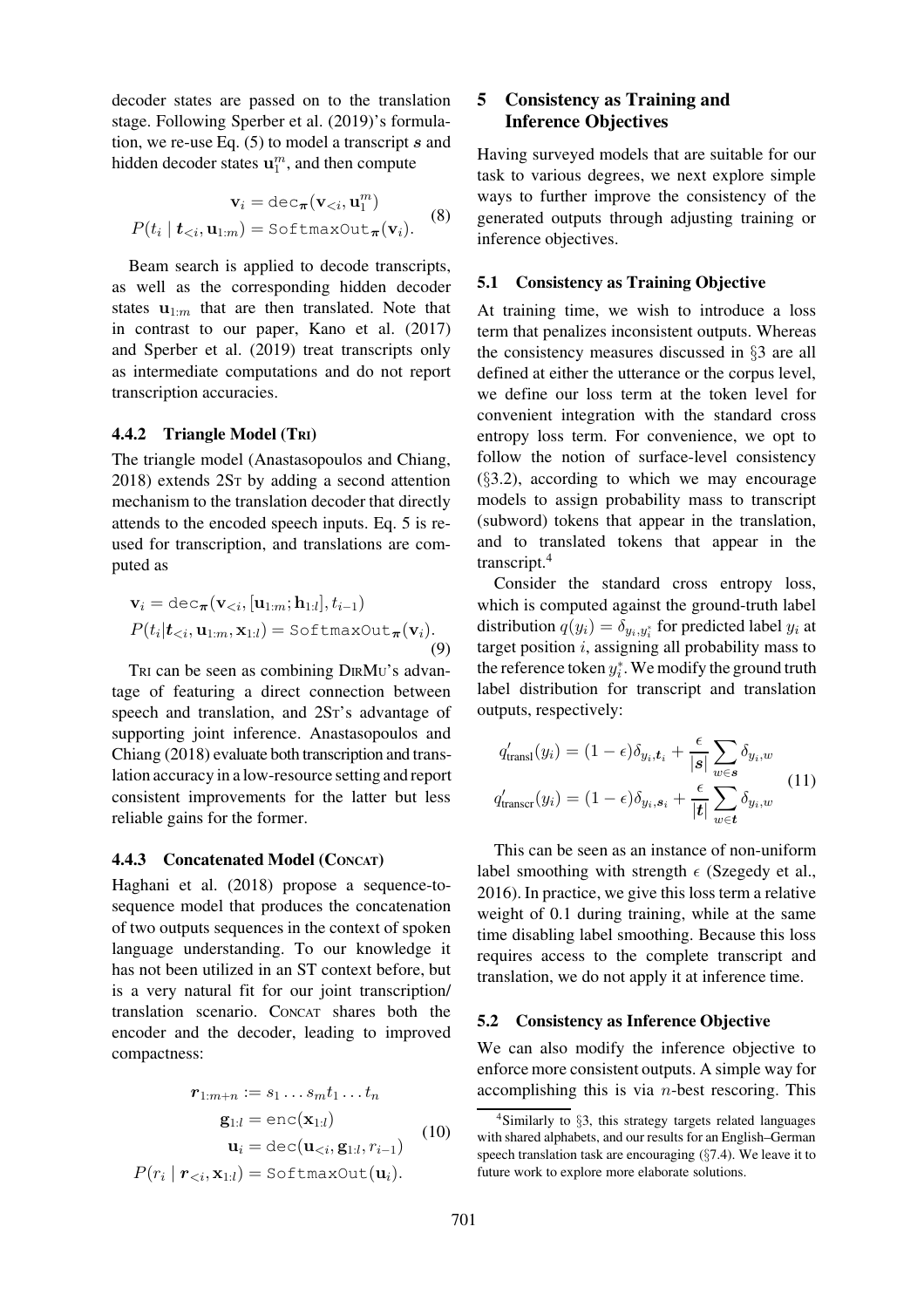is especially convenient when using consistency measures such as lexical consistency  $(\S 3.1)$  $(\S 3.1)$ , which can be computed without referring to a gold standard. Our approach here follows two simple steps: First, we compute  $n$ -best lists using standard beam search. Second, we select the  $(s, t)$ -pair that produces the best lexical consistency score. Expectedly, this rescoring approach will yield improved consistency, while possibly degrading transcript or translation accuracy. Future work may explore ways for more explicitly balancing model and consistency scores.

# 6 Experimental Setup

# 6.1 Data

We conduct experiments on the MuST-C corpus [\(di Gangi et al.](#page-12-6), [2019](#page-12-6)), the largest publicly available ST corpus, containing TED<sup>[5](#page-7-0)</sup> talks paired with English transcripts and translations into several languages. We present results for German, Spanish, Dutch, and Russian as the target language, where the data size is 408–504 hours of English speech, corresponding to 234K–270K utterances. In TED, translated subtitles are not displayed simultaneously with the transcribed subtitles, and consistency is therefore not inherently required in this data. In practice, however, the manual translation workflow in TED results in a sufficient level of consistency between transcripts and translations. Specifically, transcripts are generated first, and translators are required to use the transcript as a starting point while also referring to the audio.[6](#page-7-1) We use MuST-C *dev* for validation and report results on *tst-COMMON*.

### 6.2 Model and Training Details

We make use of the 40-dimensional log Mel filterbank speech features provided with the corpus. The only text preprocessing applied to the training data is subword tokenization using SentencePiece [\(Kudo and Richardson, 2018\)](#page-13-7) with the unigram setting. Following most recent work on end-to-end ST models, we choose a relatively small vocabulary size of 1024, with transcription/translation vocabularies shared. No additional preprocessing steps are applied for training, but for transcript evaluation we remove punctuation and non-speech event markers such as *(laughter)*, and compute case-insensitive WER. For translations, we remove non-speech markers from the decoded outputs and use SacreBleu<sup>[7](#page-7-2)</sup> [\(Post, 2019](#page-14-7)) to handle tokenization and scoring.

Model hyperparameters are manually tuned for the highest accuracy with DIRMU, our most relevant baseline. Unless otherwise noted, the same hyperparameters are used for all other model types. Weights for the speech encoder are initialized based on a pre-trained attentional ASR task that is identical to the ASR part of the direct multitask model. Other weights are initialized according to [Glorot and Bengio \(2010](#page-12-7)). The speech encoder is a 5-layer bidirectional LSTM with 700 dimensions per direction. Attentional decoders consist of 2 Transformer blocks [\(Vaswani et al., 2017](#page-14-4)) but use 1024-dimensional unidirectional LSTM instead of self-attention as a sequence model, except for the CONCAT and DIRSH for which we increase to 3 layers. For CASC's MT model, encoder/decoder both contain 6 layers with 1024-dimensional LSTMs. Subword embeddings are of size 1024.

We regularize using LSTM dropout with  $p =$ 0.3, decoder input word-type dropout (Gal and Ghahramani, [2016\)](#page-12-8), and attention dropout, both  $p = 0.1$ . We apply label smoothing with strength  $\epsilon = 0.1$ [. We optimize using Adam \(](#page-13-8)Kingma and Ba, [2014](#page-13-8)) with  $\alpha = 0.0005$ ,  $\beta_1 = 0.9$ ,  $\beta_2 = 0.98$ , 4000 warm-up steps, and learning rate decay by using the inverse square root of the iteration. We set the batch size dynamically based on the sentence length, such that the average batch size is 128 utterances. The training is stopped when the validation score has not improved over 3 epochs, where the validation score is the product of corpuslevel translation BLEU score and corpus-level transcription word accuracy.

For decoding and generating  $n$ -best lists, we use beam size 10 and polynomial length normalization with exponent 1.5. Our implementation is based on PyTorch [\(Paszke et al., 2019\)](#page-13-9) and xnmt [\(Neubig et al., 2018\)](#page-13-10), and all trainings are done using single-GPU environments, utilizing Tesla V100 GPUs with 32 GB memory.

### <span id="page-7-3"></span>6.3 Human Ratings

To obtain a gold standard to compare our proposed automatic consistency metrics against, we collect transcript/translation consistency ratings from

<sup>5</sup>[www.ted.com](http://www.ted.com).

<span id="page-7-1"></span><span id="page-7-0"></span><sup>6</sup>[www.ted.com/participate/translate](http://www.ted.com/participate/translate).

<span id="page-7-2"></span><sup>7</sup>hash: case.lc+numrefs.1+smooth.4+tok.13a+version.1.4.3.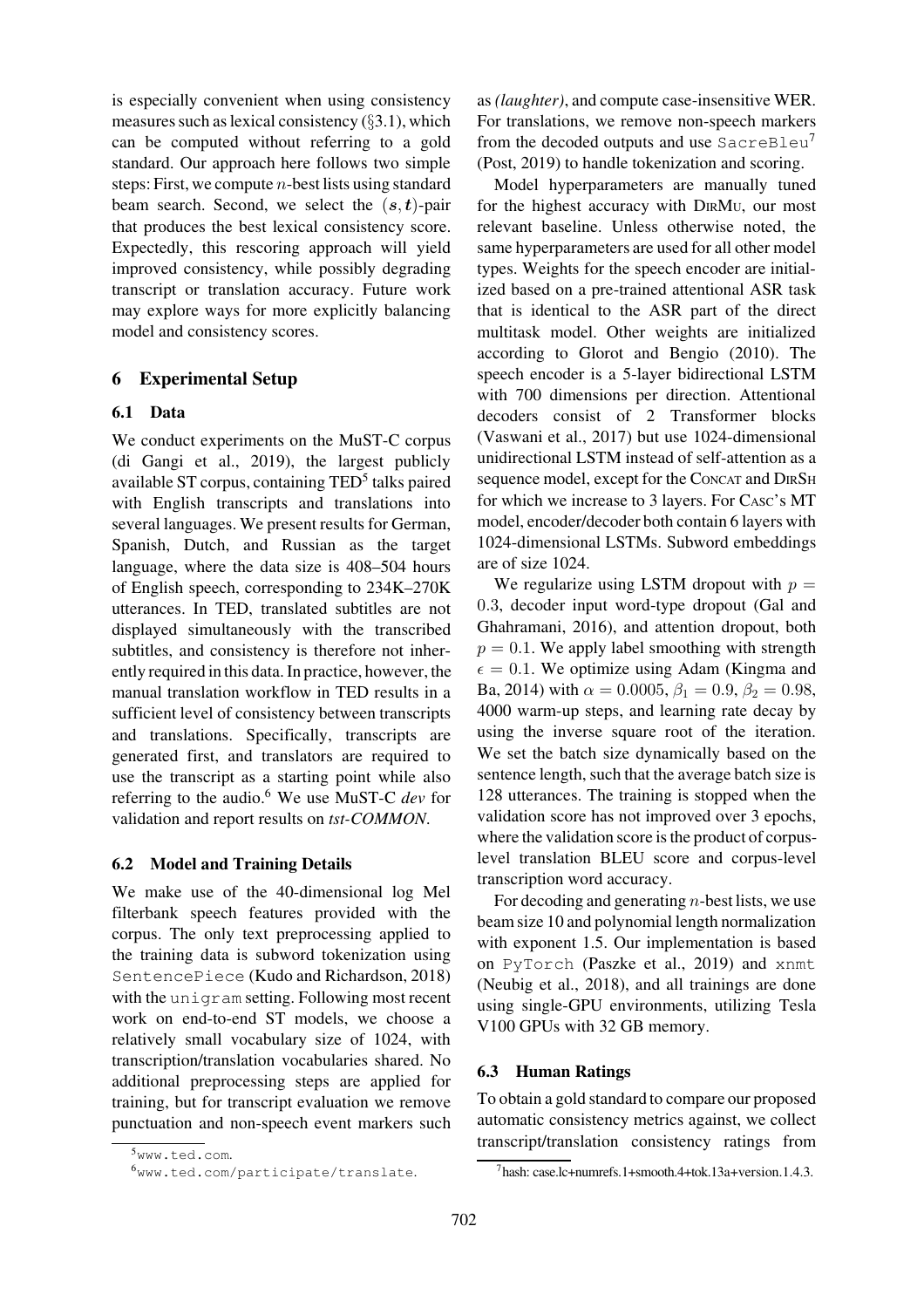| Model         | E2E training | $t \mid s$ |
|---------------|--------------|------------|
| §4.2 CASC     |              | attention  |
| §4.3.1 DIRIND |              |            |
| §4.3.2 DIRMU  |              |            |
| §4.3.3 DIRSH  |              |            |
| §4.4.1 TRI    |              | attention  |
| §4.4.2 2ST    |              | attention  |
| §4.4.3 CONCAT |              | sequential |

<span id="page-8-0"></span>Table 1: Overview of models and key properties. All models except CASC/DIRIND are end-to-end (E2E) trained. Models also differ in whether translations are conditioned on transcripts  $(t|s)$ , and whether conditioning is implemented through attention or through sequential decoder states.

human annotators. The annotators are presented a single transcript/translation pair at a time, and are asked to judge the consistency on a 4-point Likert scale. We aimed for a balanced scale which assigned a score of 4 to cases with no or only minor mismatch, a score of 3 to indicate a purely stylistic mismatch, a score of 2 to indicate a partial semantic mismatch, and a score of 1 to a complete semantic mismatch. Instructions given to the annotators include an explanation of the definition given in §[2](#page-1-3) along with a table of several examples for each of the 4 categories. We displayed transcripts and translations in randomized order, so as to obfuscate the directionality of the translation, and do not provide the source speech utterances. Annotators are recruited from an in-house pool of trusted annotators and required to be proficient English and German speakers.

For each of the 2641 speech utterances in the MuST-C English-German test set, we collect annotations for 8 transcript/translation pairs: 7 system outputs produced by the models in [Table 1,](#page-8-0) and the reference transcript/translation pairs. Each transcript/translation item is rated individually and by at least three different annotators. In total, we used 58 raters to produce 63412 ratings. We fit a linear mixed-effects model on the result using the lme4 package [\(Bates et al., 2013](#page-12-9)), which allows estimating the consistency of the outputs for each system, while accounting for random effects of each annotator and of each input sentence. We refer to [Norman](#page-13-11) [\(2010\)](#page-13-11) and [Gibson et al.](#page-12-10) [\(2011\)](#page-12-10) for a discussion of using mixed-effects models in the context of Likert-scale ratings.

## 7 Results

We start by presenting empirical results across all four language pairs, and will then focus on English–German to discuss details. [Table 1](#page-8-0) contrasts the different model types that we examine.

## 7.1 Accuracy Comparison

To validate our implementation and to evaluate the overall model accuracy, [Table 2](#page-9-1) compares models across four language pairs. The table confirms that, except for DIRIND, our models obtain strong overall accuracies, as compared with prior work on the same data by Di Gangi et al.  $(2019)^8$  $(2019)^8$  Overall, CASC outperforms CONCAT and the 3 direct models in terms of WER and BLEU. 2ST/TRI achieve similar or stronger translation accuracy compared with CASC. Joint model training (used by all models except CASC and DIRIND) seems to hurt transcription accuracy somewhat, although the differences are often not statistically significant. This may be caused by an inherent trade-off between translation and transcription accuracy, as discussed by [He et al.](#page-12-12) [\(2011\)](#page-12-12). Finally, CONCAT achieves favorable transcription accuracies, and translation accuracies fall between direct models and non-direct models in most cases.

# 7.2 Lexical Consistency Comparison

[Table 2](#page-9-1) also shows results for lexical consistency. Without exception, 2ST/TRI achieve the best results, followed by CASC and CONCAT. The direct models perform poorly in all cases. Given that CASC is by design a natural choice for joint transcription/translation, we did not necessarily expect 2ST/TRI to achieve better consistency. This encouraging evidence for the versatility of end-toend trainable models is also supported by human ratings  $(\S7.3)$  $(\S7.3)$ .

To categorize models regarding inference procedure and end-to-end training [\(Table 1\)](#page-8-0), we observe that coupled inference (all non-direct models) is most decisive for achieving good consistency, with conditioning on generated transcripts through sequential hidden states (CONCAT) being less effective than conditioning through

<span id="page-8-1"></span><sup>8</sup>Concurrent work [\(Liu et al., 2020](#page-13-12)) obtains better transcription results, but compiles its own version of the TED corpus, thus it is unclear to what extent differences can be attributed to better data filtering strategies, which are known to be a potential issue in MuST-C.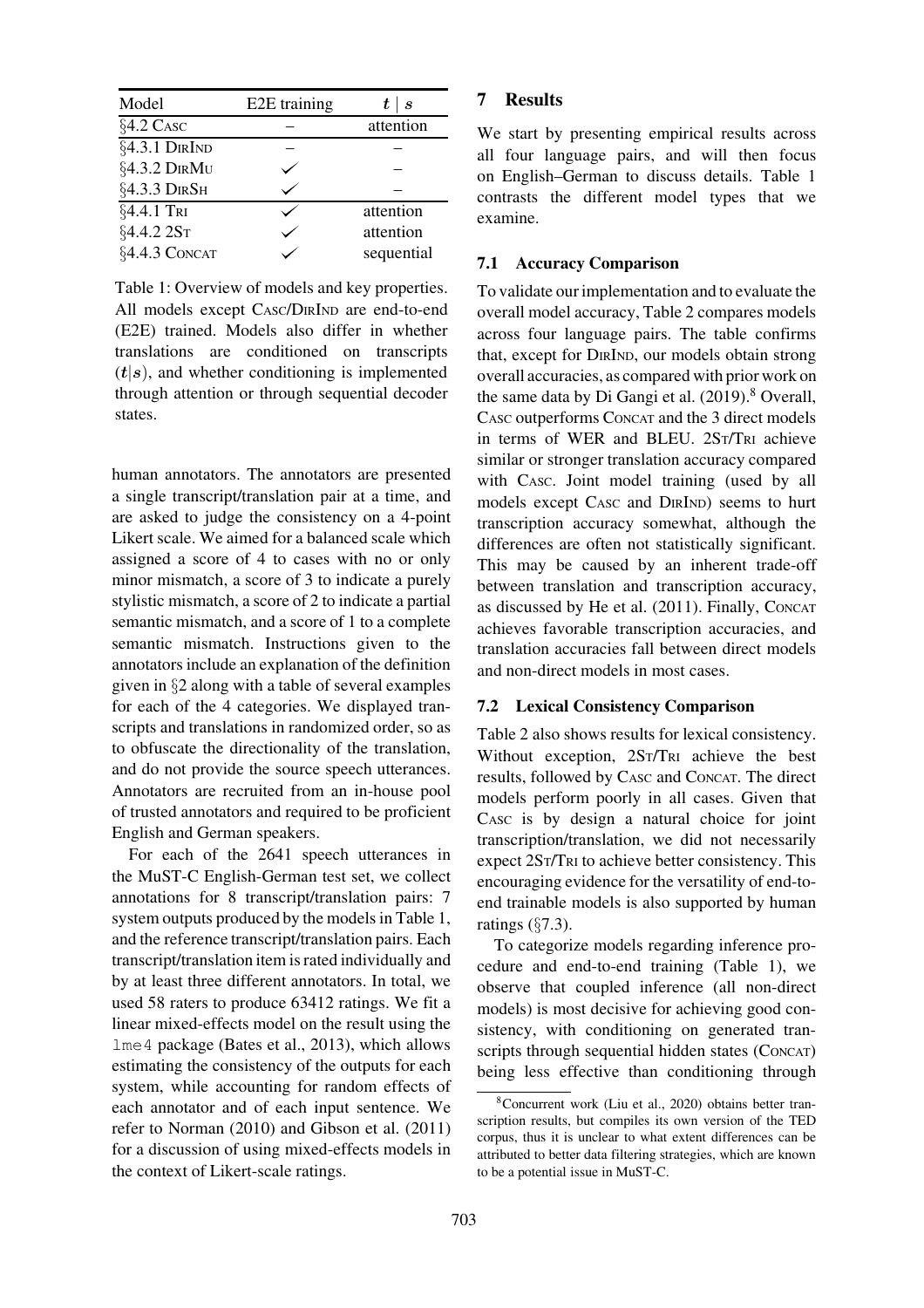|                                         | $EN\rightarrow DE$   |                      |                      | $EN \rightarrow ES$  |                      | $EN \rightarrow NL$  |                      |                      | $EN\rightarrow RU$   |                      |                      |                      |
|-----------------------------------------|----------------------|----------------------|----------------------|----------------------|----------------------|----------------------|----------------------|----------------------|----------------------|----------------------|----------------------|----------------------|
| Model                                   | $\downarrow$ WER     | $\uparrow$ BLEU      | $\downarrow$ Lex     | WER                  | <b>BLEU</b>          | Lex                  | WER                  | <b>BLEU</b>          | Lex                  | WER                  | <b>BLEU</b>          | Lex                  |
| SOTA cc<br>SOTA dir                     | 27.0                 | 18.5<br>17.3         |                      | 26.6                 | 22.5<br>20.8         |                      | 26.6                 | 22.2<br>18.8         |                      | 27.0                 | 11.1<br>8.5          |                      |
| CASC                                    | 21.6                 | 19.3                 | 10.4                 | 20.5                 | 25.2                 | 8.4                  | 20.6                 | 23.5                 | 10.1                 | 20.5                 | 13.4                 | 11.3                 |
| DIRIND<br>DirMu<br>$D$ ir $S$ h         | 21.6<br>23.6<br>23.6 | 11.0<br>18.4<br>19.0 | 21.1<br>13.9<br>14.7 | 20.5<br>21.7<br>21.3 | 16.5<br>24.3<br>24.1 | 17.8<br>11.6<br>11.5 | 20.6<br>23.2<br>22.0 | 14.9<br>22.3<br>22.7 | 20.9<br>14.3<br>14.2 | 20.5<br>22.4<br>22.3 | 3.4<br>13.0<br>13.6  | 29.0<br>13.9<br>13.6 |
| 2S <sub>T</sub><br>Tri<br><b>CONCAT</b> | 22.2<br>22.2<br>21.9 | 20.1<br>19.9<br>19.2 | 9.9<br>9.7<br>12.8   | 21.4<br>21.0<br>20.6 | 24.2<br>24.7<br>23.7 | 7.8<br>7.9<br>10.8   | 22.6<br>24.4<br>21.9 | 23.4<br>22.6<br>22.8 | 9.4<br>8.9<br>12.5   | 21.4<br>21.2<br>21.5 | 14.0<br>14.2<br>13.3 | 10.7<br>10.7<br>13.3 |

<span id="page-9-1"></span>Table 2: Comparison of WER, BLEU, lexical consistency (Lex; §[3.1\)](#page-2-3) across several language pairs. We compare against state-of-the-art (SOTA) results under same data conditions by [Di Gangi et al.](#page-12-11) [\(2019\)](#page-12-11), where *cc* denotes a cascaded model, *dir* denotes a direct model. Bold font indicates the best score. Results that are not statistically significantly worse than the best score in the same column are in *italics* (pairwise bootstrap resampling [\(Koehn](#page-13-13), [2004\)](#page-13-13),  $p<0.05$ ).

|                 |         | Transcript       |                 | Translation          |                  |                | Consistency    |                |         |
|-----------------|---------|------------------|-----------------|----------------------|------------------|----------------|----------------|----------------|---------|
| Model           | Params. | $\downarrow$ WER | $\uparrow$ BLEU | $\downarrow$ CharCut | $\downarrow$ Lex | $\uparrow$ Sur | $\uparrow$ Cor | $\uparrow$ Cmb | ↑ Human |
| CASC            | 223M    | 21.6             | 19.2            | 47.2                 | 10.36            | 10.65          | 0.396          | 0.474          | 3.119   |
| DIRIND          | 175M    | 21.6             | 11.0            | 60.3                 | 21.13            | 5.24           | 0.346          | 0.374          | 2.195   |
| DIRMU           | 124M    | 23.6             | 18.4            | 48.7                 | 13.89            | 7.07           | 0.376          | 0.457          | 2.715   |
| $D$ IR $S$ h    | 106M    | 23.6             | 19.0            | 47.9                 | 14.71            | 8.54           | 0.371          | 0.464          | 2.776   |
| 2S <sub>T</sub> | 122M    | 22.2             | 20.1            | 46.1                 | 9.86             | 12.08          | 0.391          | 0.484          | 3.170   |
| Tri             | 141M    | 22.2             | 19.9            | 46.3                 | 9.72             | 11.54          | 0.414          | 0.484          | 3.192   |
| <b>CONCAT</b>   | 106M    | 21.9             | 19.2            | 47.1                 | 12.79            | 9.60           | 0.387          | 0.477          | 2.875   |
| Reference       |         | $\Omega$         | 100             | $\Omega$             | 12.6             | 13.3           |                |                | 3.594   |

<span id="page-9-2"></span>Table 3: Detailed consistency results, including surface form consistency (Sur; §[3.2\)](#page-2-2), correlation of error (Cor; §[3.3\)](#page-3-1), and the combined task-specific metric (Cmb; §[3.4\)](#page-3-2). Bold font indicates the best score among automatic outputs. Results that are not statistically significantly worse than the best score in the same column are in *italics*.

attention (other non-direct models). End-to-end training also appears beneficial for consistency (CASC vs. 2ST/TRI and DIRIND vs. DIRMU/DIRSH).

#### <span id="page-9-0"></span>7.3 Analysis of Consistency Metrics

[Table 3](#page-9-2) presents more details for English–German and includes human ratings as gold standard, along with all four proposed automatic consistency measures. Note that the reported human ratings correspond to the intercepts of the linear mixedeffects model (§[6.3\)](#page-7-3). The fitted model estimates the standard deviation of the random effect for annotators at 0.28 and for input sentences at 0.37. All pairwise differences between the systems in the table are statistically significant ( $p < 0.01$ ) according to an ANOVA test.

Encouragingly, lexical and surface form consistencies are aligned, and follow the same trends as the gold standard. The correlation-based measure agrees on the inferior consistency of direct models and the superior consistency of TRI, while producing slightly different orderings among the remaining models. According to our combined dialog-specific measure, TRI/2S<sup>T</sup> are tied for the best overall model.

One noteworthy observation is that lexical consistency of references is far worse than for 2ST/TRI outputs. This contradicts the gold standard outputs and is possibly caused by both the system outputs and the lexical consistency score being overly literal and biased toward high-frequent outputs. For comparison against references, the surface form consistency therefore appears to be a better choice.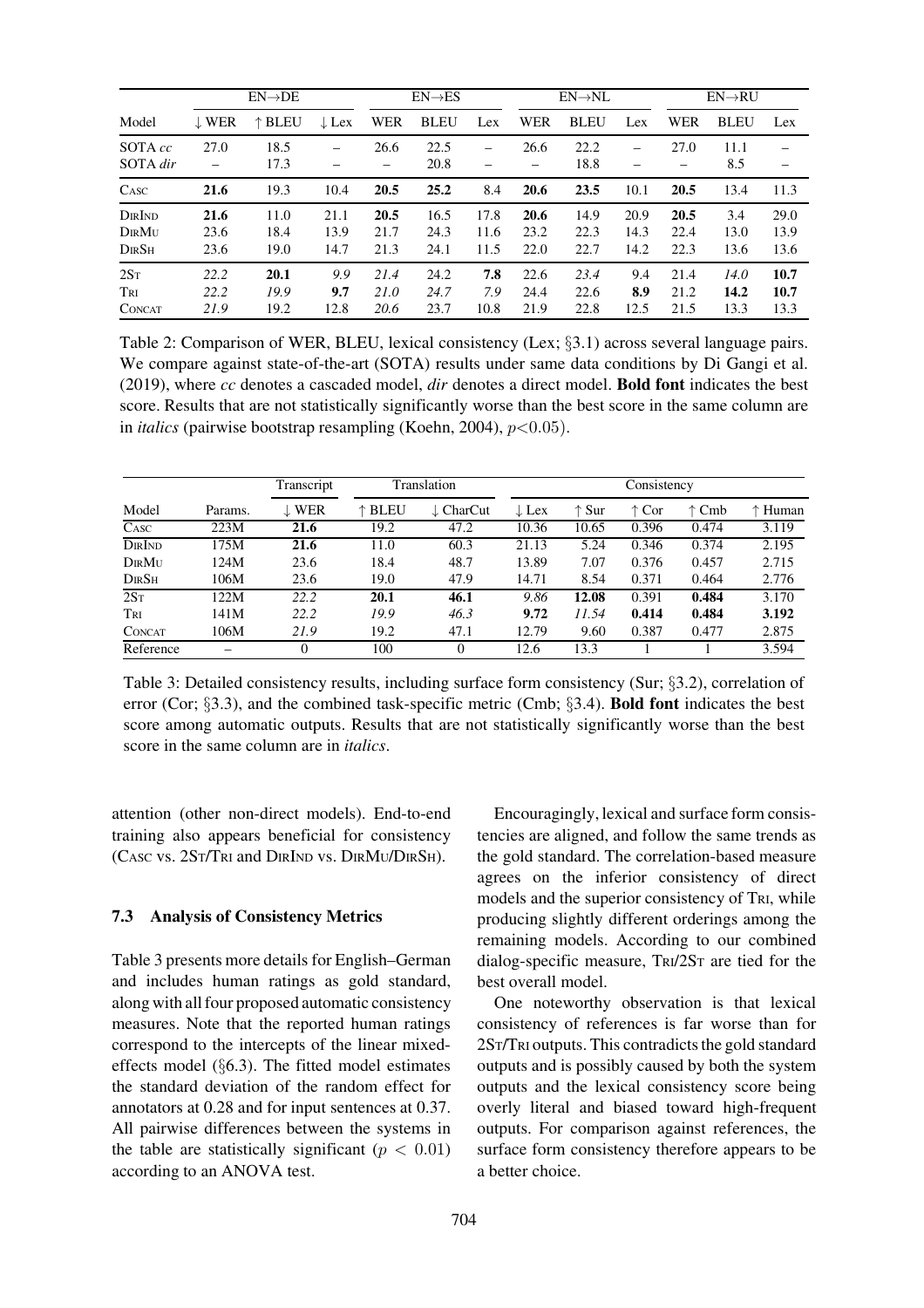| WER  | <b>BLEU</b> | $\downarrow$ Lex | $\uparrow$ Sur |
|------|-------------|------------------|----------------|
| 22.2 | 19.9        | 9.72             | 11.54          |
| 24.0 | 19.9        | 9.84             | 12.09          |
| 22.6 | 19.5        | 8.79             | 13.17          |
| 23.6 | 18.4        | 13.89            | 7.07           |
| 23.2 | 18.9        | 13.94            | 7.94           |
| 24.0 | 18.7        | 12.63            | 9.29           |
|      |             |                  |                |

<span id="page-10-1"></span>Table 4: Direct optimization for consistency. We compare training  $(\S 5.1)$  $(\S 5.1)$  and inference  $(\S 5.2)$  $(\S 5.2)$  approaches. **Bold font** indicates the best score.

### <span id="page-10-0"></span>7.4 Directly Optimizing for Consistency

[Table 4](#page-10-1) considers the English–German translation direction, and examines the effect of using strategies for direct optimization of consistency at training and inference time  $(\S 5)$  $(\S 5)$ . All of the examined techniques improve consistency, though often at the cost of degraded accuracy. The training-time techniques appear more detrimental to transcription accuracy, and the inference-time techniques are more detrimental to translation accuracy. Although DIRM<sup>U</sup> benefits strongly from these techniques, it still falls behind TRI's consistency. For TRI, on the other hand, surface form consistency improves to the point where it almost matches the surface form consistency between reference transcripts and translations (3.594, see [Table 3\)](#page-9-2).

### 7.5 Consistency vs. Accuracy

[Tables 2](#page-9-1) and [3](#page-9-2) tend to assign better consistency scores to models with higher accuracy scores. We wish to verify whether the trend is owed to the model characteristics or whether this indicates that our metrics fail to decouple accuracy and consistency. To this end, we again focus on English–German and introduce two new model variants: First, CINDP performs translation using CASC, but transcribes with an independently trained direct model. Expectedly, such a model shows high accuracy but low consistency, a hypothesis that is confirmed by results in [Table 5,](#page-10-2) contrasted against DIRMU. Second, we train a weaker 2-stage model by using only half the training data. For such a model, we would expect lower accuracy but not lower consistency, which is again confirmed by [Table 5,](#page-10-2) at least to some extent (lexical consistency is worse, but the correlation measure improves). These findings indicate that

|                    |       |      |      | Consistency |     |     |
|--------------------|-------|------|------|-------------|-----|-----|
| Model              | WER   | BLEU | Lex  | Sur         | Cor | Cmb |
| DIRMU              | 23.6  | 18.4 | 13.9 | 7.1         | .38 | .46 |
| <b>CINDP</b>       | 21.8  | 19.2 | 14.6 | 8.3         | .33 | .47 |
| 2S <sub>T</sub>    | 22.2. | 20.1 | 9.9  | 12.1        | -39 | .48 |
| 2S <sub>T</sub> /2 | 30.0  | 16.6 | 10.9 | 119         | 45  | 44  |

<span id="page-10-2"></span>Table 5: Consistency vs. accuracy. CINDP achieves better accuracy than DIRMU, but worse consistency scores. 2ST/2 is trained on less data than 2ST, which hurts its accuracy but not its consistency scores.

| <b>Dir Mu</b> | s | Doctor King made that shift in thinking.<br>Dr. Keene<br>made<br>this<br>shift            |
|---------------|---|-------------------------------------------------------------------------------------------|
|               | ŧ | <b>Dr. Keene</b> machte diese Verschiebung<br>thinking.<br>and<br><b>und</b> Denkweise.   |
| Tri           | S | <b>Dr. King</b> made that shift <b>in</b> thinking.<br>Dr. King<br>made<br>shift<br>this. |
|               | ŧ | <b>Dr. King</b> machte diese Verschiebung<br>thinking.<br>in<br><b>im</b> Denken.         |
| Ref.          | S | See, Dr. Kean made that shift in thinking.                                                |

<span id="page-10-3"></span>Figure 6: Example for inconsistently spelled names and an inconsistent function word when generating transcript and translation separately using DIRMU.

accuracy and consistency are in fact reasonably well decoupled.

### 7.6 Qualitative Analysis

Manual inspection of the outputs of DIRM<sup>U</sup> and TRI for the English–German model confirms our intuition and the quantitative findings presented above, namely, that DIRM<sup>U</sup> suffers from considerable consistency issues due to transcripts and translations being generated separately. Examples in the decoded test data are in fact easy to spot, whereas for TRI we do find any consistency problems. [Figures 6–](#page-10-3)[8](#page-11-1) show cherry-picked examples.

## 8 Related Work

To our knowledge there exists no prior work on consistency for joint transcription and translation of speech in particular, or other multitask conditional sequence generation models in general. The closest related prior work is perhaps [Ribeiro et al.](#page-14-8) [\(2019](#page-14-8)), who analyze the case of contradictory model outputs in a question answering task in which multiple different but highly related questions are shown to the model. Other prior work examines the trade-off between transcription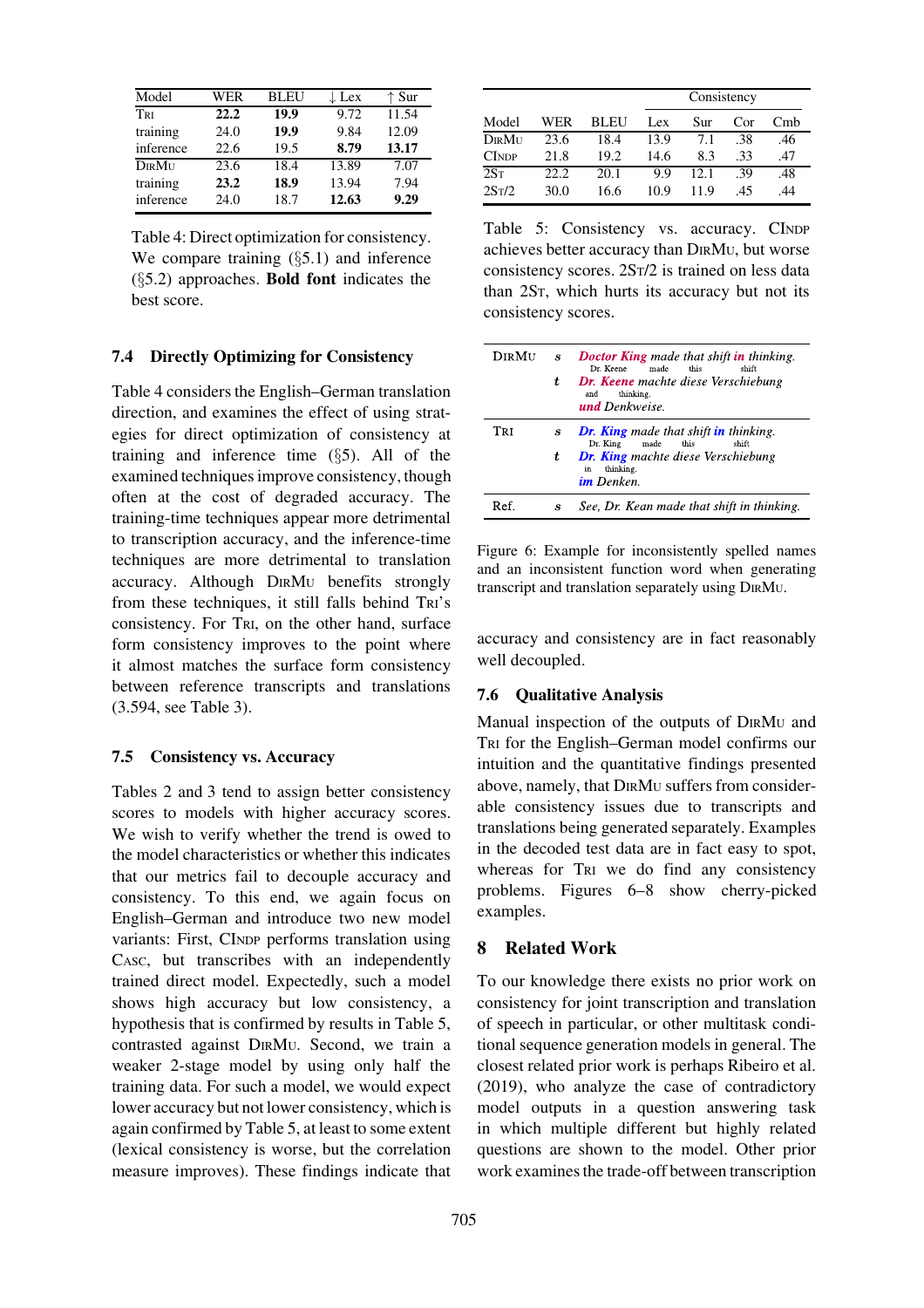| Dir Mit | s | Really advanced civilization based on it,<br><i>it dances in in energy.</i><br>advanced<br>really<br>A                              |
|---------|---|-------------------------------------------------------------------------------------------------------------------------------------|
|         | ŧ | Eine wirklich fortgeschrittene<br>civilization<br>bases<br>energy.<br>on<br>Zivilisation basiert auf Energie.                       |
| Tri     | s | Really advanced civilization is based on<br><b><i>advances</i></b> in energy.<br>advanced<br>Really<br>civilization                 |
|         | t | Wirklich fortschrittliche Zivilisation<br>advances<br>bases<br>on.<br>in<br>energy.<br>basiert auf <b>Fortschritten</b> in Energie. |
| Ref.    | S | Really advanced civilization is based on<br><i>advances in energy.</i>                                                              |

Figure 7: Here, DIRM<sup>U</sup> makes inconsistent lexical choices for transcript and translation, leading to a correct translation despite an incorrect transcript.

| <b>Dir Mu</b> | S<br>t           | So the question is, can you actually get<br>that <b>desert?</b><br>The question is thus:<br>this<br>you<br>can<br>Die Frage ist also: Können Sie das<br>actually<br>change?<br>tatsächlich <b>verändern</b> ? |
|---------------|------------------|---------------------------------------------------------------------------------------------------------------------------------------------------------------------------------------------------------------|
| Tri           | S                | So the question is: Can you actually get<br>that <b>to zero?</b>                                                                                                                                              |
|               | t                | The question is thus:<br>this<br>you<br>can<br>Die Frage ist also: Können Sie das<br>actually<br>bring<br>$\frac{1}{10}$ zero<br>tatsächlich zu Null bringen?                                                 |
| Ref.          | $\boldsymbol{s}$ | So the question is: Can you actually get<br>that to zero?                                                                                                                                                     |

<span id="page-11-1"></span>Figure 8: This is an example where DIRM<sup>U</sup> produces incorrect outputs on both sides, with seemingly unrelated semantics.

and translation quality in more traditional speech translation models theoretically [\(He and Deng,](#page-12-13) [2011](#page-12-13)) and empirically [\(He et al.](#page-12-12), [2011](#page-12-12)). Findings indicate that optimizing for WER does not necessarily lead to the best translations in a cascaded speech translation model, which is in line with the accuracy trade-offs observed in our experiment. Concurrent work explores synchronous decoding strategies for jointly transcribing and translating speech, but does not discuss the issue of consistency [\(Liu et al., 2020](#page-13-12)).

With regard to our consistency evaluation metrics, a closely related line of research is work on quality estimation and cross-lingual similarity metrics [\(Fonseca et al., 2019](#page-12-14)). An important difference of transcription/translation consistency is that for purposes of assessing consistency there is no directionality, and both input sequences can be erroneous. It is therefore especially important for metrics to be robust against errors on both sides. Moreover, stylistic differences are often not accounted for in this line of prior work. We note the similarity of our proposed lexical consistency metric to work by Popović et al. (2011), and leave it for future work to explore whether metrics from other related work can and should be employed to measure consistency.

Finally, producing transcripts alongside translations may be framed as producing an explanation (the transcript) alongside the main output (the translation). Research on explainable machine learning systems [\(Smith-Renner et al.](#page-14-9), [2020,](#page-14-9) and references therein) may shed light on desirable properties of these explanation from a usability point of view, as well as questions related to appropriate user interface design.

## 9 Conclusion

This paper investigates the task of jointly transcribing and translating speech, which is relevant for use cases in which both transcripts and translations are displayed to users. The main theme has been the discussion of consistency between transcripts and translations. To this end, we proposed a notion of consistency and introduced techniques to estimate it.We conducted a thorough comparison across a wide range of models, both traditional and end-to-end trainable, with regards to both accuracy and consistency. As important model ingredients, we found that a coupled inference procedure, where translations are conditioned on transcripts through attention, is particularly helpful. We also found that end-toend training improves consistency and translations but at the cost of degraded transcripts. We further introduced training and inference techniques that are effective at further improving consistency, which we found to also come with some trade-offs.

Future work should examine how consistency correlates with user experience in practice and establish specific trade-offs for various use cases. Moreover, our techniques are applicable to other multitask use cases that could potentially benefit from consistent outputs.

#### **References**

<span id="page-11-0"></span>Antonios Anastasopoulos and David Chiang. 2018. Tied Multitask Learning for Neural Speech Translation. In*North American Chapter*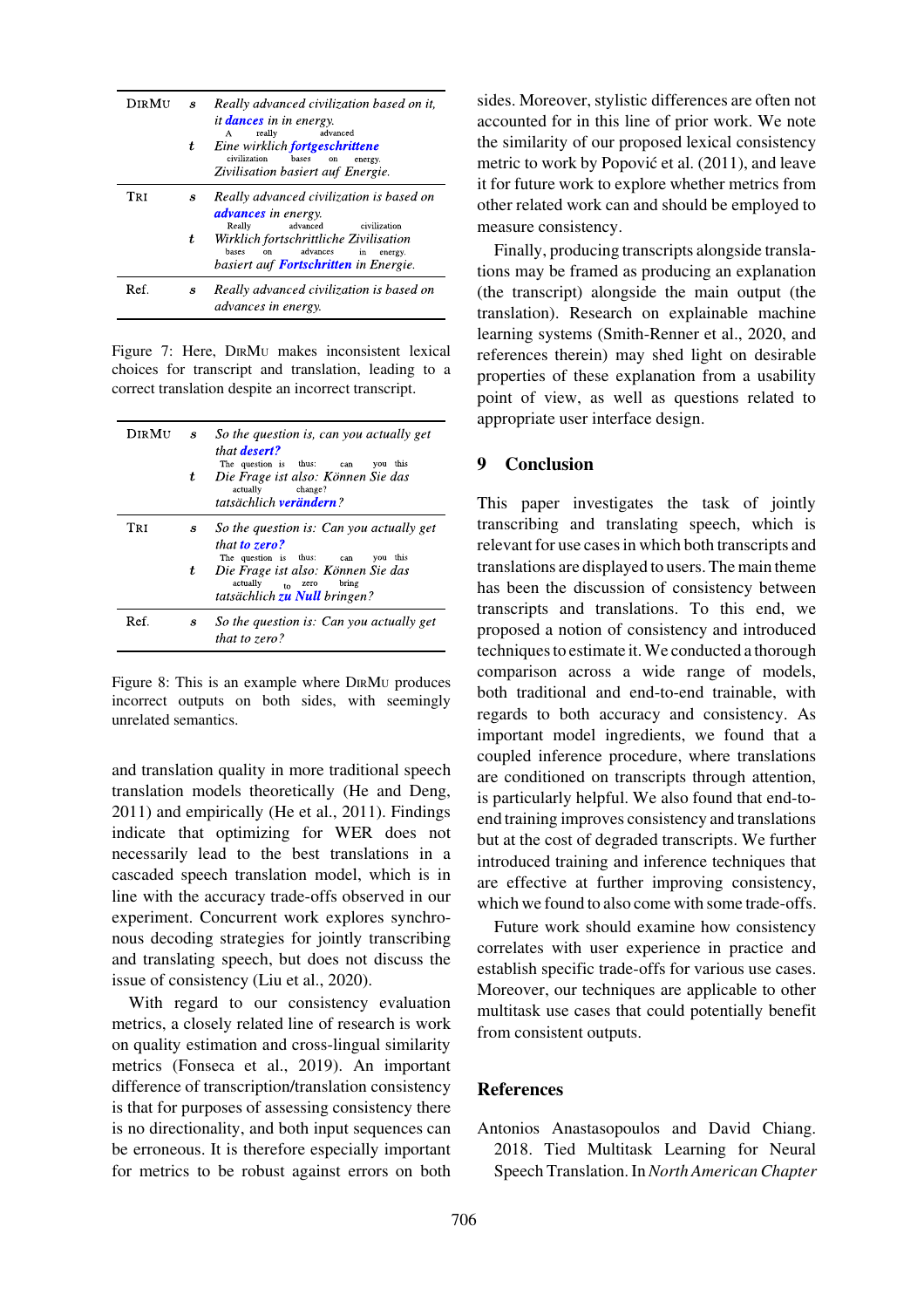*of the Association for Computational Linguistics (NAACL)*. New Orleans, LA, USA. DOI: [https://doi.org/10.18653/v1/N18](https://doi.org/10.18653/v1/N18-1008) [-1008](https://doi.org/10.18653/v1/N18-1008)

- <span id="page-12-2"></span>Dzmitry Bahdanau, KyungHyun Cho, and Yoshua Bengio. 2015. Neural Machine Translation by Jointly Learning to Align and Translate. In *International Conference on Representation Learning (ICLR)*. San Diego, CA, USA.
- <span id="page-12-9"></span>Douglas Bates, Martin Maechler, Ben Bolker, and Steven Walker. 2013. lme4: Linear mixedeffects models using Eigen and S4. *R package version*, 1(4).
- <span id="page-12-3"></span>Chung-Cheng Chiu, Tara N. Sainath, Yonghui Wu, Rohit Prabhavalkar, Patrick Nguyen, Zhifeng Chen, Anjuli Kannan, Ron J. Weiss, Kanishka Rao, Katya Gonina, Navdeep Jaitly, Bo Li, Jan Chorowski, and Michiel Bacchiani. 2018. State-of-the-art Speech Recognition With Sequence-to-Sequence Models. In *International Conference on Acoustics, Speech and Signal Processing (ICASSP)*, pages 4774–4778. Calgary, Canada.
- <span id="page-12-11"></span>Mattia A. Di Gangi, Matteo Negri, and Marco Turchi. 2019. Adapting Transformer to Endto-end Spoken Language Translation. In *Annual Conference of the International Speech Communication Association (InterSpeech)*, pages 1133–1137. Graz, Austria.
- <span id="page-12-4"></span>Tobias Domhan. 2018. How Much Attention Do You Need ? A Granular Analysis of Neural Machine Translation Architectures. In *Association for Computational Linguistic (ACL)*, pages 1799–1808. Melbourne, Australia.
- <span id="page-12-1"></span>Chris Dyer, Victor Chahuneau, and Noah A. Smith. 2013. A Simple, Fast, and Effective Reparameterization of IBM Model 2. In *North American Chapter of the Association for Computational Linguistics (NAACL)*, pages 644–648. Atlanta, GA, USA.
- <span id="page-12-14"></span>Erick Fonseca, Lisa Yankovskaya, Andre F. T. ´ Martins, Mark Fishel, and Christian Federmann. 2019. Findings of the WMT 2019 Shared Tasks on Quality Estimation. In *Conference on Machine Translation (WMT)*. Florence, Italy. DOI: [https://doi.org/10.18653/v1/W19](https://doi.org/10.18653/v1/W19-) [-5401](https://doi.org/10.18653/v1/W19-5401)
- <span id="page-12-0"></span>Christian Fügen. 2008. A System for Simultaneous Translation of Lectures and Speeches. PhD thesis, University of Karlsruhe.
- <span id="page-12-8"></span>Yarin Gal and Zoubin Ghahramani. 2016. A Theoretically Grounded Application of Dropout in Recurrent Neural Networks. In *Neural Information Processing Systems Conference (NIPS)*, pages 1019–1027. Barcelona, Spain.
- <span id="page-12-6"></span>Antonino Mattia di Gangi, Roldano Cattoni, Luisa Bentivogli, Matteo Negri, and Marco Turchi. 2019. MuST-C : A Multilingual Speech Translation Corpus. In*North American Chapter of the Association for Computational Linguistics (NAACL)*. Minneapolis, MN, USA.
- <span id="page-12-10"></span>Edward Gibson, Steve Piantadosi, and Kristina Fedorenko. 2011. Using Mechanical Turk to Obtain and Analyze English Acceptability Judgments. *Language and Linguistics Compass*, 5(8):509–524. DOI: [https://doi.org](https://doi.org/10.1111/j.1749-818X.2011.00295.x) [/10.1111/j.1749-818X.2011.00295.x](https://doi.org/10.1111/j.1749-818X.2011.00295.x)
- <span id="page-12-7"></span>Xavier Glorot and Yoshua Bengio. 2010. Understanding the Difficulty of Training Deep Feedforward Neural Networks. In *International Conference on Artificial Intelligence and Statistics (AISTATS)*. Sardinia, Italy.
- <span id="page-12-5"></span>Parisa Haghani, Arun Narayanan, Michiel Bacchiani, Galen Chuang, Neeraj Gaur, Pedro Moreno, Rohit Prabhavalkar, Zhongdi Qu, and Austin Waters. 2018. From Audio to Semantics: Approaches to End-to-End Spoken Language Understanding. In *Spoken Language Technology Workshop (SLT)*. Athens, Greece. DOI: [https://doi.org/10.1109/SLT.2018](https://doi.org/10.1109/SLT.2018.8639043) [.8639043](https://doi.org/10.1109/SLT.2018.8639043)
- <span id="page-12-13"></span>Xiaodong He and Li Deng. 2011. Speech Recognition, Machine Translation, and Speech Translation – A Unified Discriminative Learning Paradigm. *IEEE Signal Processing Magazine*, 28(5):126–133. DOI: [https://doi](https://doi.org/10.1109/MSP.2011.941852) [.org/10.1109/MSP.2011.941852](https://doi.org/10.1109/MSP.2011.941852)
- <span id="page-12-12"></span>Xiaodong He, Li Deng, and Alex Acero. 2011. Why Word Error Rate Is Not a Good Metric for Speech Recognizer Training for the Speech Translation Task? In *International Conference on Acoustics, Speech and Signal Processing (ICASSP)*, pages 5632–5635. Prague, Czech Republic.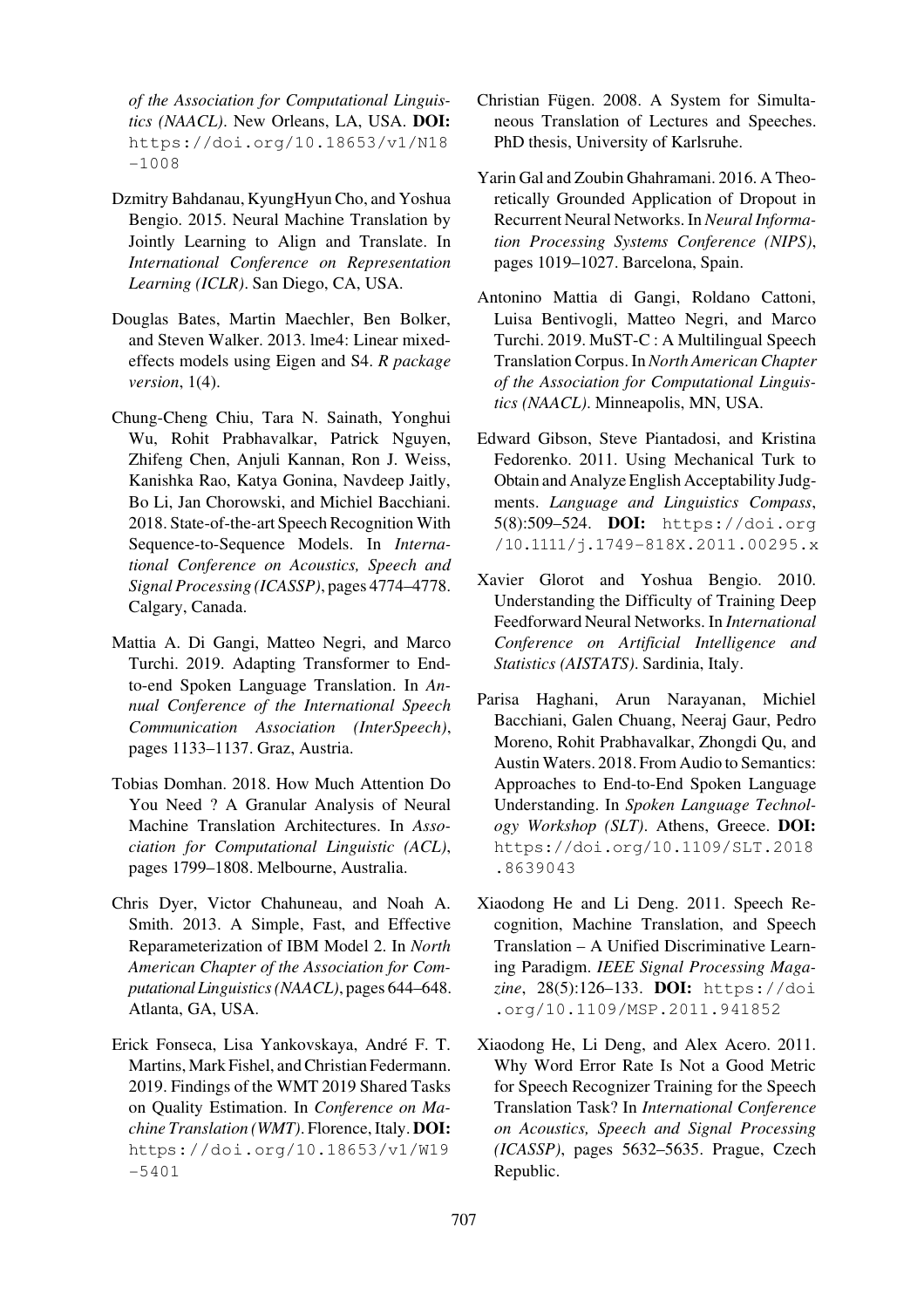- <span id="page-13-5"></span>Sepp Hochreiter and Jürgen Schmidhuber. 1997. Long Short-Term Memory. *Neural Computation*, 9(8):1735–1780. DOI: [https://doi](https://doi.org/10.1162/neco.1997.9.8.1735) [.org/10.1162/neco.1997.9.8.1735](https://doi.org/10.1162/neco.1997.9.8.1735), PMID: [9377276](https://europepmc.org/article/MED/9377276)
- <span id="page-13-1"></span>Roger Hsiao, Ashish Venugopal, Thilo Köhler, Ting Zhang, Paisarn Charoenpornsawat, Andreas Zollmann, Stephan Vogel, Alan W. Black, Tanja Schultz, and Alex Waibel. 2006. Optimizing Components for Handheld Two-Way Speech Translation for an English-Iraqi Arabic System. In *Annual Conference of the International Speech Communication Association (InterSpeech)*, pages 765–768. Pittsburgh, PA, USA.
- <span id="page-13-6"></span>Takatomo Kano, Sakriani Sakti, and Satoshi Nakamura. 2017. Structured-based Curriculum Learning for End-to-end English-Japanese Speech Translation. In *Annual Conference of the International Speech Communication Association (InterSpeech)*, pages 2630–2634. DOI: [https://doi.org/10.21437](https://doi.org/10.21437/Interspeech.2017-944) [/Interspeech.2017-944](https://doi.org/10.21437/Interspeech.2017-944)
- <span id="page-13-8"></span>Diederik P. Kingma and Jimmy L. Ba. 2014. Adam: A Method for Stochastic Optimization. In *International Conference on Learning Representations (ICLR)*. Banff, Canada.
- <span id="page-13-13"></span>Philipp Koehn. 2004. Statistical Significance Tests for Machine Translation Evaluation. In *Conference on Empirical Methods in Natural Language Processing (EMNLP)*, pages 388–395. Barcelona, Spain.
- <span id="page-13-7"></span>Taku Kudo and John Richardson. 2018. Sentence Piece: A Simple and Language Independent Subword Tokenizer and Detokenizer For Neural Text Processing. *Empirical Methods in Natural Language Processing (EMNLP)*, pages 66–71. DOI: [https://doi.org](https://doi.org/10.18653/v1/D18-2012) [/10.18653/v1/D18-2012](https://doi.org/10.18653/v1/D18-2012), PMID: [29382465](https://europepmc.org/article/MED/29382465)
- <span id="page-13-4"></span>Adrien Lardilleux and Yves Lepage. 2017. CHARCUT: Human-Targeted Character-Based MT Evaluation with Loose Differences. In *International Workshop on Spoken Language Translation (IWSLT)*. Tokyo, Japan.
- <span id="page-13-12"></span>Yuchen Liu, Jiajun Zhang, Hao Xiong, Long Zhou, Zhongjun He, Hua Wu, Haifeng Wang, and Chengqing Zong. 2020. Synchronous

Speech Recognition and Speech-to-Text Translation with Interactive Decoding. In *Conference on Artificial Intelligence (AAAI)*, New York, NY, USA. DOI: [https://doi.org/10](https://doi.org/10.1609/aaai.v34i05.6360) [.1609/aaai.v34i05.6360](https://doi.org/10.1609/aaai.v34i05.6360)

- <span id="page-13-10"></span>Graham Neubig, Matthias Sperber, Xinyi Wang, Matthieu Felix, Austin Matthews, Sarguna Padmanabhan, Ye Qi, Devendra Singh Sachan, Philip Arthur, Pierre Godard, John Hewitt, Rachid Riad, and Liming Wang. 2018. XNMT: The eXtensible Neural Machine Translation Toolkit. In *Conference of the Association for Machine Translation in the Americas (AMTA) Open Source Software Showcase*. Boston, MA, USA.
- <span id="page-13-3"></span>Peter Newmark. 1988. *Approaches to Translation*, Prentice Hall, Hertfordshire.
- <span id="page-13-0"></span>Hermann Ney. 1999. Speech Translation: Coupling of Recognition and Translation. In *International Conference on Acoustics, Speech, and Signal Processing (ICASSP)*, pages 517–520. Phoenix, AZ, USA.
- <span id="page-13-11"></span>Geoff Norman. 2010. Likert Scales, Levels of Measurement and the "Laws" of Statistics. *Advances in Health Sciences Education*, 15(5):625–632.
- <span id="page-13-2"></span>Kishore Papineni, Salim Roukos, Todd Ward, and Wei-Jing Zhu. 2002. BLEU: A Method For Automatic Evaluation of Machine Translation. In *Association for Computational Linguistic (ACL)*, pages 311–318. Philadephia, PA, USA. DOI: [https://doi.org/10](https://doi.org/10.3115/1073083.1073135) [.3115/1073083.1073135](https://doi.org/10.3115/1073083.1073135)
- <span id="page-13-9"></span>Adam Paszke, Sam Gross, Francisco Massa, Adam Lerer, James Bradbury, Gregory Chanan, Trevor Killeen, Zeming Lin, Natalia Gimelshein, Luca Antiga, Alban Desmaison, Andreas Köpf, Edward Yang, Zach DeVito, Martin Raison, Alykhan Tejani, Sasank Chilamkurthy, Benoit Steiner, Lu Fang, Junjie Bai, and Soumith Chintala. 2019. PyTorch: An Imperative Style, High-Performance Deep Learning Library. In *Advances in Neural Information Processing Systems (NeuIPS)*. Vancouver, Canada.
- <span id="page-13-14"></span>Maja Popovic, David Vilar, Eleftherios ´ Avramidis, Aljoscha Burchardt, and Maja